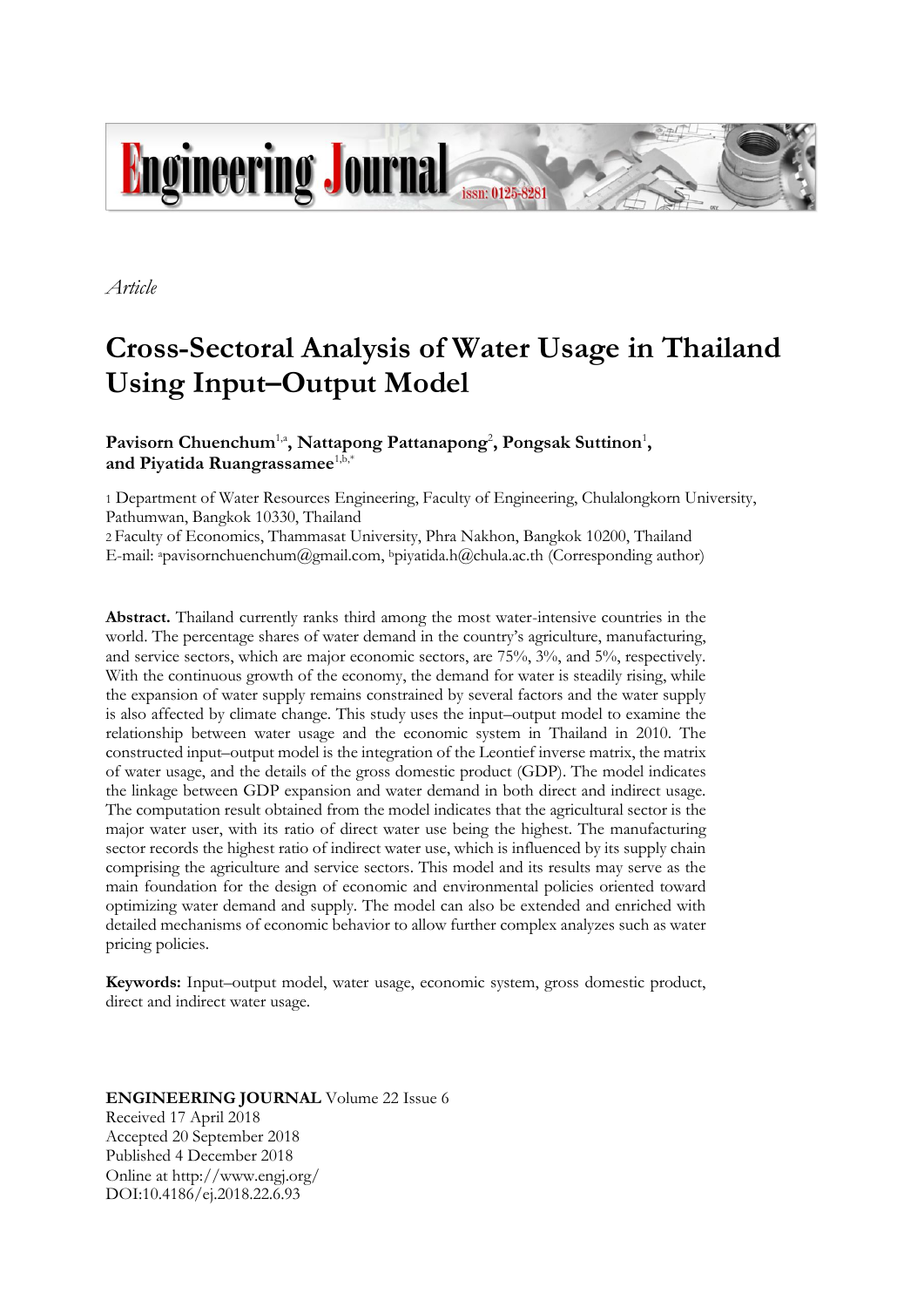## **1. Introduction**

The relationship between the environment and the economy, especially the linking of productive processes in the economic system and the consumption of natural resources, is important for socio-economic development in every country. Production processes mainly use natural resources such as water, gas, and minerals, which are generally limited according to the economic principle. Existing research only focuses on water usage for supporting potential development. The current work examines the inter-sectoral relationship between economic structure and water usage in Thailand because it is the second largest economy in Southeast Asia [1] to establish an open, export-oriented economy. Similar to other countries in Southeast Asia, Thailand faces major challenges with regard to the variability of water resources and climate change. Water demand in the country's main economic sectors, such as services, manufacturing, and agriculture, continues to increase, thereby influencing the country's fragile water infrastructure and resources. Currently, the infrastructure for waste water and sanitation in Thailand is underdeveloped. The discharge of industrial waste in rivers is excessive, causing water pollution and health problems. In recent years, the country has suffered from droughts and floods, which are events that highlight the need for a comprehensive water management plan. Therefore, policymakers must utilize guidelines that are based on the assessed water needs of every economic sector. In this paper, the direct and indirect water usage linked to the production of each sector and their impact on the availability of resources are examined.

The objective of this study demonstrates two results. First, we propose a methodology to analyze the structural relationship between a production process and water usage. This methodology leads to the development of the input–output model (I-O model) of sectoral water usage, which combines the extended Leontief I-O model with the Proops model [2]. The Proops model was developed for studying energy use. Second, we apply the methodology to analyze the case of Thailand. According to Velazquez [3], the I-O model enables the analysis of structural relationship between a production activity and its physical relationship with the environment. Thus, the present study enhances our understanding of the relationship between the economy and the environment and increases our awareness of sustainable water management. The description of water usage patterns and trends can aid in formulating sustainable water policies at the national level, including water pricing, water footprints and other measures.

## **1.1. Research Backgrounds**

This research focuses on the relationship between economic systems and the demand for water [3]. The efforts toward integrating international environmental accounts with other organisms were spearheaded by the United Nation [4], collectively known as the "System of Integrated Environmental and Economic Accounts" (SEEA). Thereafter, a step in continual development led to the "National Accounting Matrix including Environmental Accounts" (NAMEA), which was developed by the Netherlands following its SEEA indication. The conception of the NAMEA system is based on the work of De Boo et al. [5] and De Haan et al. [6]. The origin of their work is the I-O approach of Leontief [7]. This matrix shows all the information in a compact format that ensures the consistency of combined accounts because the row sum must be equal to the column sum [8].

A number of studies use the environmentally extended I-O table, which was developed by Leontief in 1970. Most studies adopt a consumption perspective to energy consumption and environmental pollution. Forsund [9] used an extended I-O model to examine an analysis focused on atmospheric pollution. Wiedmann et al. [10] and Wiedmann [11] reviewed some recent research in terms of natural resource consumption. In 1998, Proops used the extended I-O framework to establish a number of indicators of direct and indirect energy consumption and later explored a comparative study of Germany and the United Kingdom that applied his indicators to atmospheric pollution. Subsequently, Hawdon et al. [12] demonstrated the complicated relationship between energy, environment, and economic welfare by using 10 sectors from the I-O model of the United Kingdom.

The first environmental I-O table in Spain was issued by the Environmental Agency of the Junta de Andalucía for the year 1990 [13]. The table included data, expressed in physical units, on both the environmental inputs used by the production sectors and the pollutants generated by those sectors. Similar tables were developed in Valencia by Almenar et al. [14]. The I-O model also was used on environmental issues in past research. Hubacek et al. [15] estimated the changes in land use in the Chinese context. Peters et al. [16] carried out an analysis of pollution in international trade. Liang et al. [17] performed an analysis of energy requirements and CO<sub>2</sub> emissions by using the Chinese I-O table.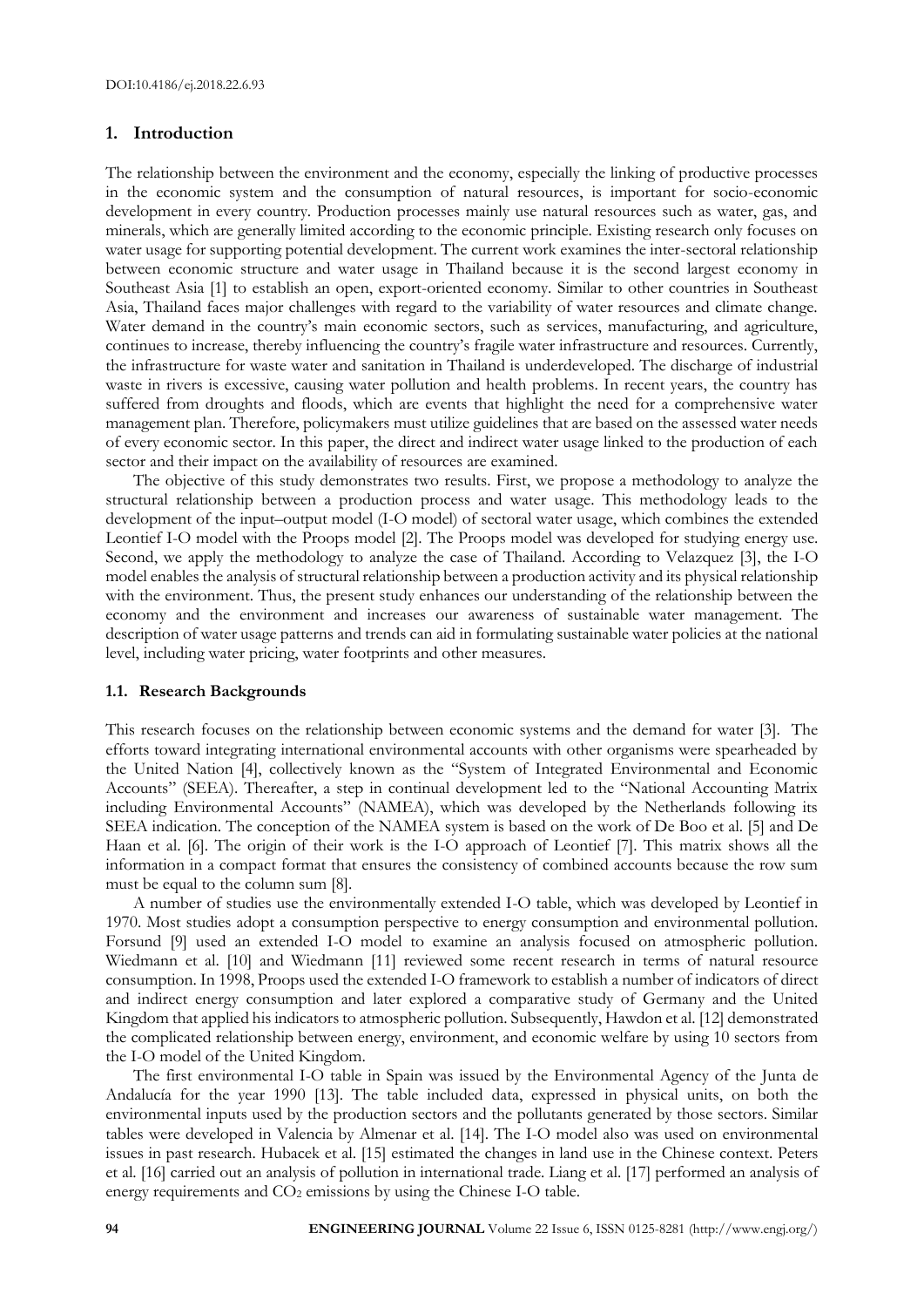The study on water usage using the I-O table points out that natural resources receive little attention from an economic point of view, especially within the I-O framework, although the first studies in the area date back to the 1950s. The main reason is due to the methodological difficulties that arose when the water consumption variables were introduced in the I-O model. Particularly, the assumption of proportionality among monetary and physical transactions was violated because of the considerable variation in water prices of the economic sectors. These difficulties were addressed by Lofting et al. [18], who introduced the water requirements in physical units as inputs in the I-O framework. Chen [19] used this framework to study the water demand and supply balance in Shanxi Province in China. On the basis of the table rooted in transcendental logarithmic production function and linear programming model, the authors were able to assess the economic value of water. Along with the I-O analysis results, they proposed a water-resourcesaving economy for Shanxi Province. Lenzen et al. [20] analyzed water use in Australia and found that the predominantly urban population is responsible for the entire water consumption. One year later, Duarte et al. [21] used the I-O methodology to study the effect of Spanish water consumption on the hypothetical extraction framework. Okadera et al. [22] analyzed the water demand and pollution discharge in the Three Gorges Dam in China. In 2006, Velazquez studied the inter-sectoral water relationship in Andalusia [3]. In addition, Velazquez's methodology was adapted by Wang et al. [23] to analyze regional water consumption in Zhangye City. However, the matrix of inter-industry water relationship was derived in a slightly different manner. Another recent study is that of Yu et al. [24], who attempted to identify the key water consuming sectors in North and South UK by using the regional extended I-O methodology.

Although the methodologies used in all the above studies are similar, the availability of water accounting data should still be considered. In Velazquez [3], the Andalusia environmental I-O table enabled the quantification of the inter-sectoral relationship in terms of water consumption in cubic meters. Wang et al. [23] accessed the data on water-intensive agricultural use at the most detailed level, which is published annually by the Gansu Provincial Bureau of Water Resources. Moreover, Lenzen et al. [20] used the first published water accounts in 1993–1997 by the Australian Bureau of Statistics in their I-O analysis. These water accounts cover the water use and supply at the state and territory levels of self-extracted and main water, as well as the effluent reuse and regulated discharge of households and industries.

#### **1.2. Water Situation in Thailand**

Water is an essential component of natural and socio-economic systems. From an economic perspective, water plays an important role in the supply chains of almost all sectors, because this natural resource can become a constraint for economic growth and development through increased demand. In this study, we aim to review the water situation in Thailand and the relationship between sectors, especially in terms of water demand and supply. Thailand covers a land area of 513,115 km<sup>2</sup> . It extends 1,500 km from north to south and 800 km from east to west. The golden axe shapes both the South China Sea and the Indian Ocean. Thailand is bordered by Malaysia in the south, the Union of Myanmar in the west and northwest, the Lao People's Democratic Republic to the northeast, and Cambodia to the southwest. As of 2016, the estimated population was at 66–67 million, with a growth rate of 0.35% [25]. In the same year, the urban population was approximately 15 million, with high density observed in the capital city and regional centres.

The country has a total agricultural area of about 265,200 km<sup>2</sup> . More than 60% of the population is engaged in agriculture, yet agricultural production accounts for only about 10% of the GDP. As a result of the rapid economic development in the past decade, water demand continues to grow, and two of the four regions, namely, the Northeast and the Central Plain, experience frequent droughts. Flooding also occurs frequently due to deforestation. The budget for water resources development has been increasing, and it represents a large portion of the national budget for development. However, current environment constraints may slow down large projects for water resources development in the future. The agricultural sector remains the main user of available water and accounts for 75.1% of total water demand. The industrial sector accounts for 2.8%, the service sector accounts for 4.2%, and the remaining 17.9% represents ecological balance.

Thailand can be divided into four main geographical regions: the North, the Central Plains, the Northeast, and the South. The North is mainly mountainous, and it serves as the origin of four major rivers (Ping, Wang, Yom, and Nan rivers) that converge to become the Chao Phraya River, which is the lifeline of the Central Plain. The whole region lies at an elevation of above 200 m. The Northeast occupies one-third of the country's total land area and is the most populous region with the lowest income. The Northeast is a dry plateau at 100–200 m elevation. Large parts of this region regularly experience periods of floods alternating with periods of drought. Saline soils are also a major problem in this region. As a result, the productivity of the land is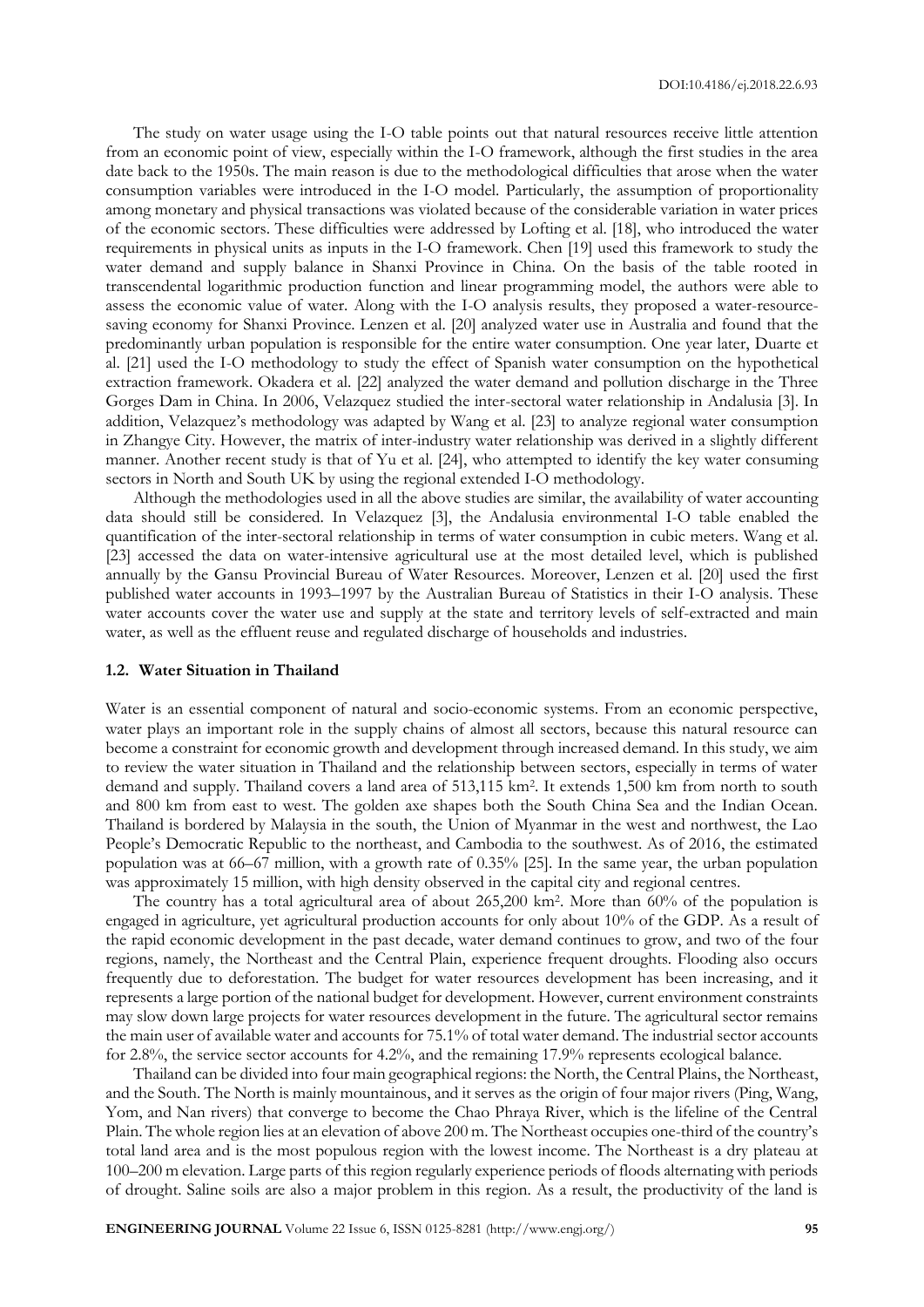generally low. The water resources in Thailand can be divided into 25 river basins according to geographical characteristics. The average annual rainfall for the country is approximately 1,700 mm. The total annual rainfall of all river basins is about 800,000 million m<sup>3</sup>, 75% of which is lost through evaporation and evapotranspiration, and the remaining  $25\%$  (200,000 million m<sup>3</sup>) is released in streams, rivers, and reservoirs (Tables 1). Thus, the available water quantity is about  $3,300 \text{ m}^3/\text{capita}/\text{year}$  [26].

| Region        | Catchment<br>area | Average annual rainfall | Amount of rainfall | Amount of runoff          |
|---------------|-------------------|-------------------------|--------------------|---------------------------|
|               | km <sup>2</sup> ) | (mm/vear)               | (million $m^3$ )   | (million m <sup>3</sup> ) |
| Northern      | 169,640           | 1,280                   | 217,140            | 65,140                    |
| Central       | 30,130            | 1,270                   | 38,270             | 7,650                     |
| North-eastern | 168,840           | 1,460                   | 246,500            | 36,680                    |
| Eastern       | 34,280            | 2,140                   | 73,360             | 22,000                    |
| Western       | 39,840            | 1,520                   | 60,560             | 18,170                    |
| Southern      | 70,140            | 2,340                   | 164,130            | 49,240                    |
| Total         | 512,870           |                         | 799,960            | 198,880                   |

Table 1. Surface water in Thailand.

## **1.3. Organization of The Study**

This paper is organized in four sections. After the introduction, the I-O model of sectoral water usage is presented. Several indicators of sectoral water usage in Thailand are also established to analyze direct and indirect water usage of this resource by different sectors. The model is a matrix of inter-sectoral water relationships; this matrix, together with the afore mentioned indicators, allows us to define technical coefficients and distribution coefficients, which are expressed in terms of water. Then, we present the results and the subsequent analysis. Finally, the main conclusions drawn from the study are outlined.

# **2. Input–Output Model for Cross-Sectoral Analysis of Water Usage and The Matrix of Inter-Sectoral Water Relationships**

In this part, we explain the I-O model of cross-sectoral water usage that is constructed for this study. The primary equations of the Leontief I-O table are used to determine the I-O model of production, which is then employed to develop the I-O model of water usage.

## **2.1. Traditional Leontief Input-Output Model of Production**

This section explains the traditional I-O model used as the fundamental of analysis. The I-O table is developed from the observed data for a particular time period and a geographic region. In the case of Thailand, the I-O table is provided every five years by the Office of National Economic and Social Development Board (NESDB), The I-O table exhibits a mathematical structure through linear equations, as shown in a matrix representation in Table 2 [27].

| Sectors     | Consumer sector | Final demand | Total output    |
|-------------|-----------------|--------------|-----------------|
| Agriculture |                 |              |                 |
| Mining      | $Z_{ij}$        | $F_i$        | $X_i$           |
| $\cdots$    |                 |              |                 |
| Value added | $V_i$           | $V^F$        | $\mathcal{V}_i$ |
| Imports     | $I_j$           | $I\!\!F_i$   | $I_i$           |
| Total input | $X_i$           | $F_i$        |                 |

Table 2. Traditional I-O Table.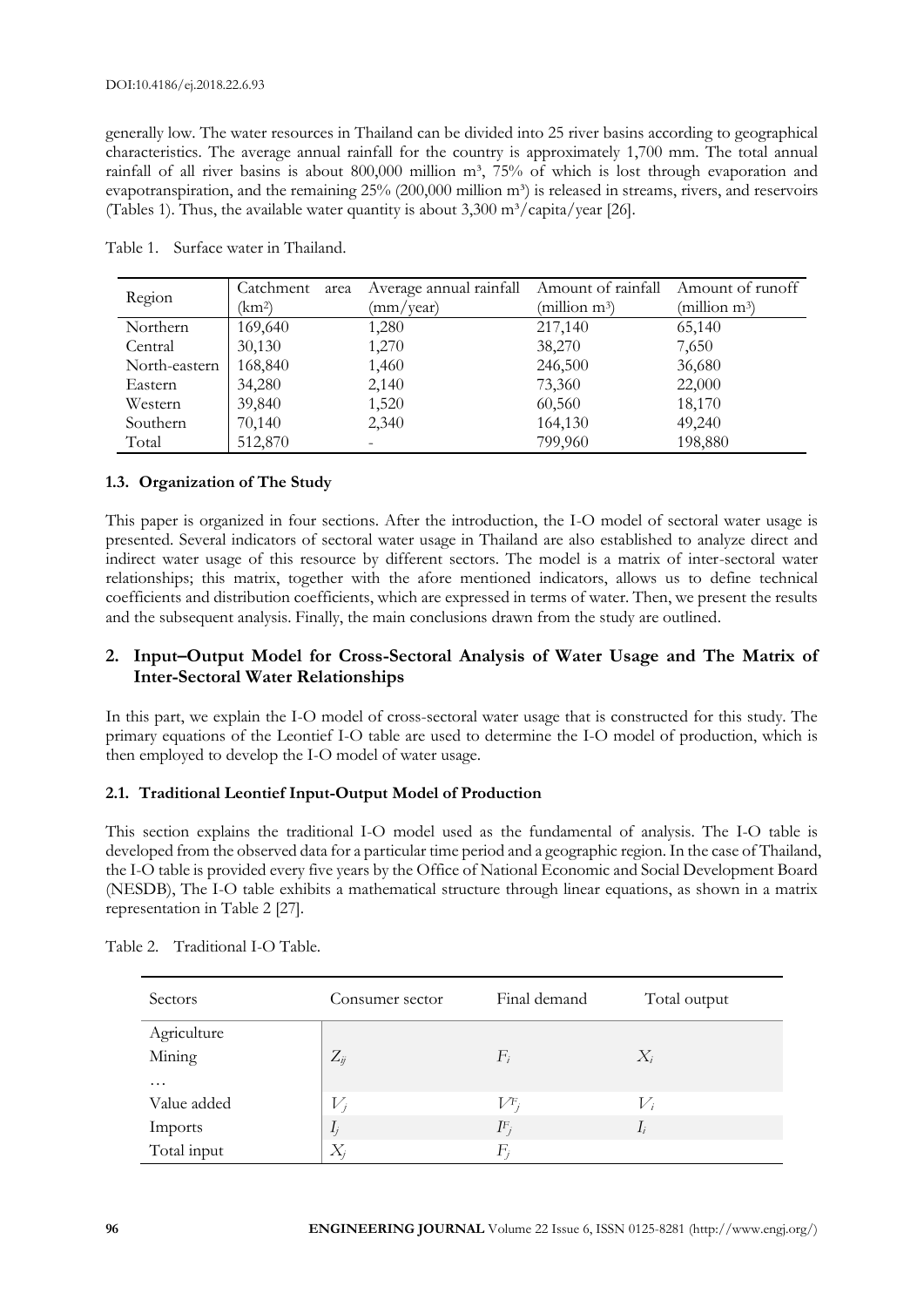The row represents the distribution of the producer output. The column represents the required input by a particular sector to produce its output. Table 2 shows additional columns as the final demand. The consumers of the economy are external to the sectors because domestic and foreign demand units are used as output and not as input. The additional row is the total value added to other non-industrial inputs to production; it consists of wages and salaries, operation surplus, taxes, and depreciation.

The I-O table's transaction balance among the sectors can be presented by the equations. The basic equation in the Leontief I-O model indicates that the production of an economy is generated from intersectoral relations and final demand. It can be written and summarized as follows:

$$
x_i = \sum_{j=1}^{j=n} x_{ij} + y_i
$$
 (1)

where  $x_{ii}$  represents the values of inter-sectoral relations from each sector i to sector j, and  $y_i$  represents the final demand of products in each sector. This equation can be rewritten to include the technical coefficient of production  $(a_{ij})$ , which is defined as the purchases made by sector j from sector i per total effective production unit of sector j. It also represents the direct input required by sector j.

$$
a_{ij} = \frac{x_{ij}}{x_j} \tag{2}
$$

$$
x_i = \sum_{j=1}^{j=n} a_{ij} x_j + y_i
$$
 (3)

In the matrix notation and for the economy as a whole, the equation becomes

$$
\mathbf{x}_{i} = \mathbf{A}\mathbf{x}_{j} + \mathbf{y}_{i} \tag{4}
$$

By solving variable x, we obtain the total production transferred to the final demand.

$$
\mathbf{x}_{i} = \left(\mathbf{I} - \mathbf{A}\right)^{-1} \mathbf{y}_{i} \tag{5}
$$

where  $(I - A)^{-1}$  is known as the Leontief inverse matrix or total requirement matrix representing the total production that every sector must produce to satisfy the final demand of the economy. This expression should be analyzed because it is the primary component of the I-O model of water usage. The production of sector i may be formulated as follows:

$$
x_{i} = \alpha_{i1}y_{1} + \alpha_{i2}y_{2} + ... + \alpha_{in}y_{n} = \sum_{j=1}^{j=n} \alpha_{ij}y_{j}
$$
 (6)

where  $\alpha_{ij}$  is the generic element in the matrix  $(I - A)^{-1}$ . If the demand of sector j increases in one unit, it increases in the production generated by sector i. Moreover, the coefficients are the amount by which sector i must change its production level to satisfy an increase of one unit in the final demand from sector j. Hence, the column sums of the Leontief inverse matrix express the direct and indirect requirements of a sector to meet its final demand [3]. Manresa et al. [28] pointed out that if the calculation is analyzed by substituting the production vector with the expression in the Leontief I-O model, then the matrix will simply show the specific direct requirement of productive sectors because the results from the substitution of the matrix (I – A)-1 demonstrate the total requirement of the sectors, which comprise direct and indirect requirements.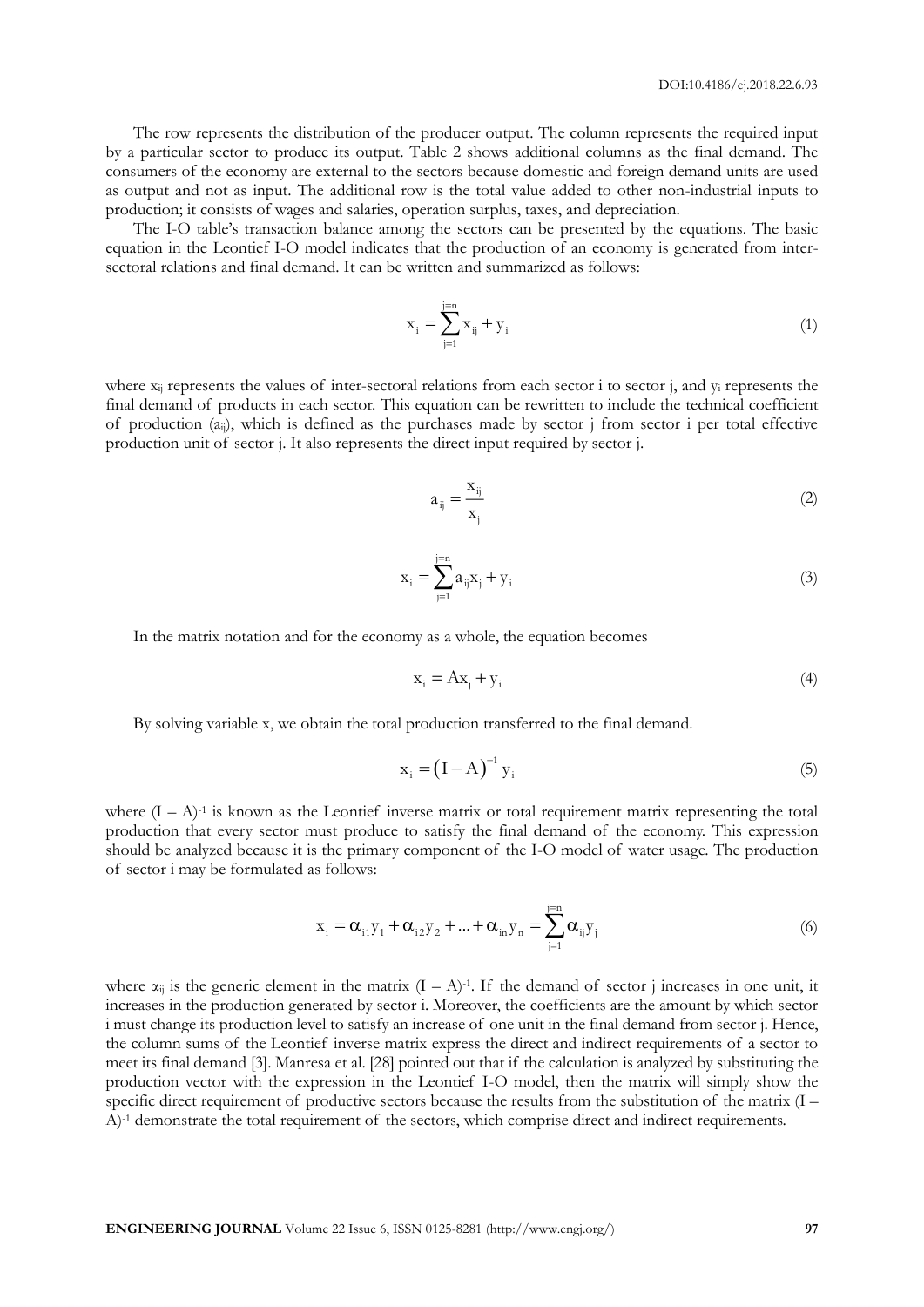#### **2.2. Input–Output Model of Water Usage**

Before explaining the I-O model of water usage, it is necessary to set the definition of direct and indirect water usage in this study. Direct water usage is the water used directly by the individuals and indirect water usage is the summation of the water used of all the products consumed. On the basis of the explanation for the traditional Leontief I-O model of production, we develop the I-O model for water usage, which is considered from the water use of each sector. The traditional Leontief I-O model for production (Eq. (1)) can be expressed in terms of the variables of water usage. It can be written as follows:

$$
w_{di} = \sum_{j=1}^{j=n} w_{ij} + w_{di}^{y}
$$
 (7)

Equation (7) shows that the amount of water directly consumed by sector i  $(w_{di})$  depends on the intersectoral relationship found between a sector and the remaining sectors of the economy  $(w_{ij})$  and the quantity of water consumed by sector i to meet its own usage (w<sup>y</sup> di). Consistent with the traditional Leontief I-O model of production, Eq. (8) can formulate a number of technical coefficients of water usage (q<sub>ij</sub>), which are equivalent to the technical coefficients in the Leontief model (a<sub>ij</sub>). The q<sub>ij</sub> coefficients are defined as the quantity of water usage by sector j for providing inputs to sector i (wij) in relation to the total amount of water directly consumed by sector  $j$  ( $w_{dj}$ ).

$$
q_{ij} = \frac{w_{ij}}{w_{dj}}
$$
 (8)

If Eq. (8) is taken into account, then Eq. (7) becomes

$$
w_{di} = \sum_{j=1}^{j=n} q_{ij} w_{dj} + w_{di}^{y}
$$
 (9)

In matrix notation, it is written as

$$
\mathbf{w}_{\mathbf{d}} = \mathbf{Q}\mathbf{w}_{\mathbf{d}} + \mathbf{w}_{\mathbf{d}}^{\mathbf{y}} \tag{10}
$$

where Q is the analogy with the standard Leontief model, which is a square n matrix of the technical coefficients of water usage with elements q<sub>ij</sub>. We obtain the expression by solving the equation for determining the model of water usage.

$$
\mathbf{w}_{t}^{'} = \mathbf{u}^{'} \left( \mathbf{I} - \mathbf{Q} \right)^{-1} \hat{\mathbf{w}}_{d}^{y} \tag{11}
$$

where  $(I - Q)^{-1}$  is the Leontief inverse matrix in terms of water, u is a unit column vector, ( $\hat{ }$ ) places the vector on the diagonal of the matrix, and ( $\hat{ }$ ) indicates the transposition of the vector. As shown in Eq. (11), the matrix  $(I - Q)^{-1}$  determines the change in water usage if the water demand changes in one unit, i.e.,  $\beta_{ii}$ . The matrix shows the additional quantity of water that sector i will consume if the water demand of sector j increases by one unit. This section explains the production model when the Leontief inverse matrix is rewritten in terms of water  $(I - Q)^{-1}$ . The model can examine the direct and indirect water requirements. It reflects the total amount of water that any given sector consumes to satisfy an increase in demand. However, the matrix Q only reflects the direct water requirement. For this reason, a vector of total water usage  $(w_t)$  in Eq. (11) must substitute for the vector of direct water usage  $(w_d)$  in Eq. (10).

#### **2.3. Indicators of Water Usage**

The previous sections summarize the traditional I-O table and the I-O model of water usage. In this section,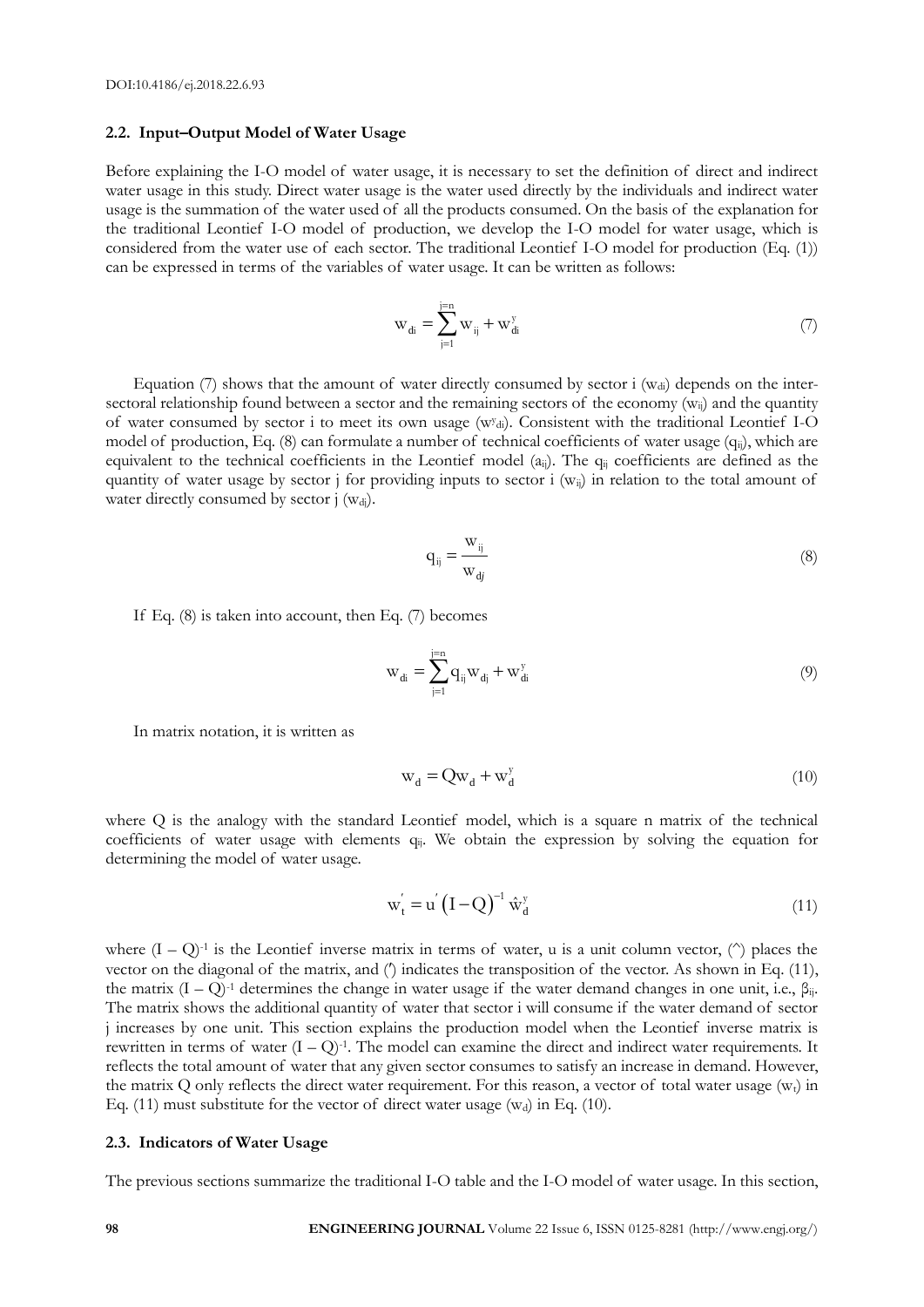we take another step beyond the I-O model of sectoral water usage. As mentioned previously, this model is defined for total water usage. Nonetheless, distinguishing between direct and indirect water usage is interesting as these concepts can be introduced in the model. In this study, we formulate a matrix of intersectoral water relationship and analyze the importance of direct and indirect water usage. With consideration of the differences between direct and indirect water usage, we specify three indicators: direct water usage per unit produced, total water usage, and indirect water usage per unit produced. Once these indicators are specified, we introduce them in the matrix for water usage.

The first point is based on the data of sectoral water usage provided by related government agencies and calculated by Suttinon et al. [29]. The results of water calculation show the quantity of water consumed directly by each sector  $(w_d)$  of 180 sectors in cubic meters  $(m^3)$ . We then consider the data on the effective production generated by each sector, as shown in Thailand's I-O table for year 2010 issued by the National Accounts Office [30]. Thus, we have the production vector (x) expressed in currency units. These data can be applied to calculate an indicator of total direct water usage per unit produced  $(w_d^*)$ , which is defined as the amount of water consumed directly by each sector  $(w_d)$  per currency unit produced  $(x)$ .

According to Velazquez [3], the value of  $w_d^*$  is defined by dividing the total amount directly consumed by each sector (wdi) with the total input to that sector (xi).

$$
w_{di}^* = \frac{w_{di}}{x_i} \tag{12}
$$

In matrix notation, the equation may be represented as

$$
\mathbf{w}_\mathbf{d}^{*'} = \mathbf{w}_\mathbf{d}^{'} \hat{\mathbf{x}}^{-1} \tag{13}
$$

where  $\hat{x}$  denotes a diagonal matrix with the elements of x on the leading diagonal. Once the I-O model for water usage and the usage indicators have been defined, we can distinguish between direct and indirect water usage. Equation (13) can be rewritten into a total water usage multiplier simply by multiplying the direct water usage coefficient  $(w_d^{\ast})$  by the quantity produced by each sector.

$$
\mathbf{w}_{\mathbf{d}}^{*'} = \mathbf{w}_{\mathbf{d}}^{'} \hat{\mathbf{x}}^{-1} \tag{14}
$$

According to Eq. (5), the production vector x maybe reformulated as the open Leontief model and used to obtain the total water usage (w) of the economy in terms of its own demand. Hence, Eq. (14) can be rewritten as

$$
w = w_d^* (I - A)^{-1} y \tag{15}
$$

$$
w^* = w_d^* (I - A)^{-1}
$$
 (16)

The equation is expressed for measuring total water usage. According to Manresa et al. [28], Eq. (15) denotes water content. At this point, the indicators of direct and total water usage have been defined. We now proceed to define an indicator of indirect water usage per unit produced (iwum). For this purpose, we return to the I-O model of water usage in Eq. (11). The formula serves as the basis for determining the elements  $\beta_{ij}$  of the Leontief inverse matrix for water usage. These elements indicate the additional quantity of water that sector i will consume if the demand for water of sector j increases by one unit. Thus, similar to the conventional Leontief model, the row sum in the matrix expresses the additional amount of water consumed by the economy as a whole when sector j increases its demand for water by one unit.

Velazquez [3] continued with her analysis of the adaptation of the Proops energy use model [2] by defining the expression  $w_d^*(I-A)^{-1}$  as an indicator of total water usage  $(w^*)$ . It is a row vector that determines the total amount of water that the economy will both directly and indirectly consume if water usage in any given sector increases by one unit. As indicated previously, total water usage comprises direct and indirect water usage. To capture indirect water usage, we must consider the "drag effect." The Leontief model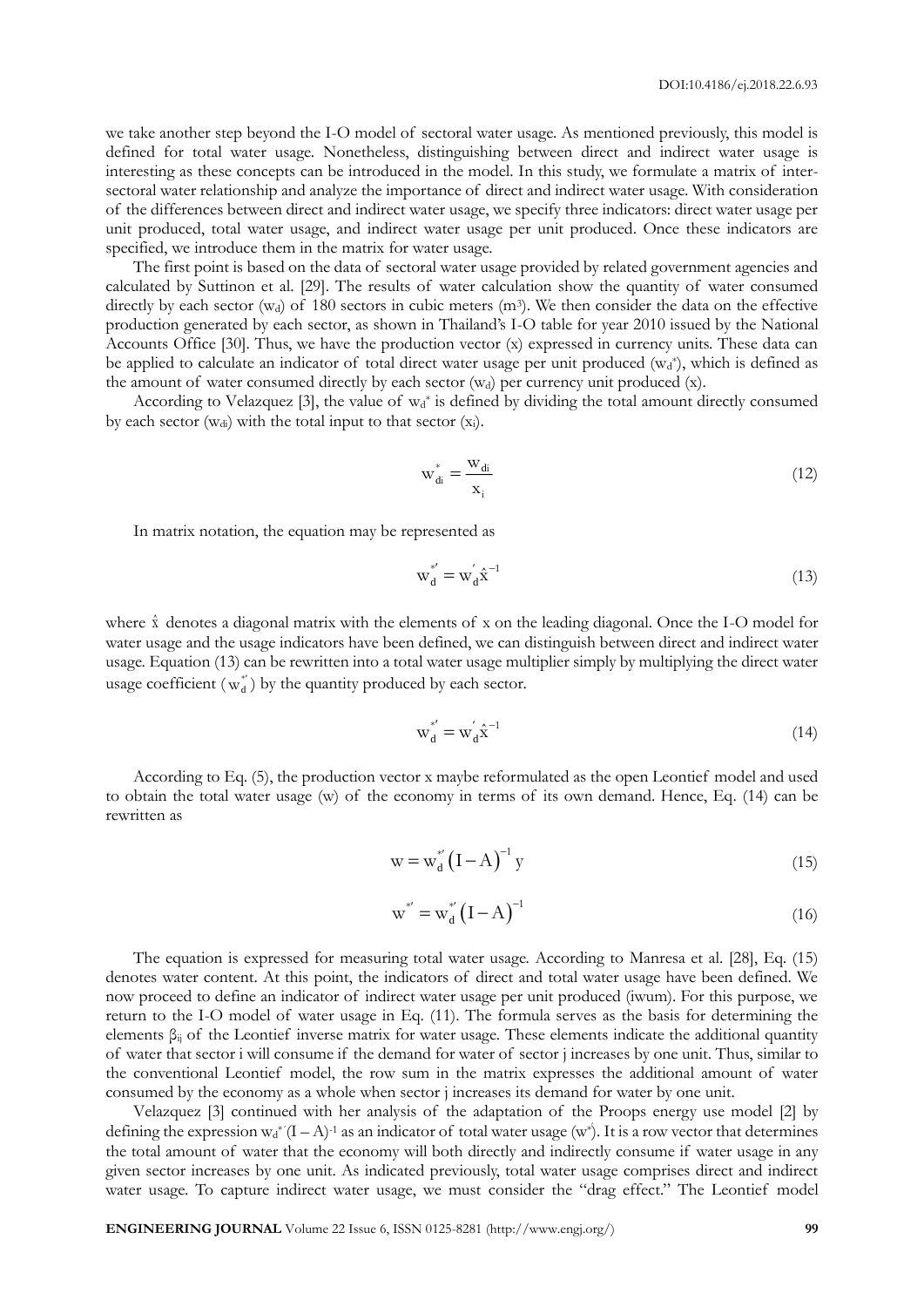accounts for this effect, which indicates how the evolution of a given sector can "drag" the total economic production. In terms of water usage, the "drag effect" is captured by the quotient between the earlier defined indicator of total water usage (w\*) and the indicator of total direct water usage ( $w_d$ \*), which is the water usage multiplier (wum).

$$
wum_i = (I - A)^{-1} = \frac{w_i^*}{w_{di}^*}
$$
\n(17)

The water usage multiplier can be interpreted in the same way as the column sum of the coefficients in the Leontief inverse matrix for water usage, because it shows the total quantity of water consumed by each sector that is multiplied if the final demand of a given sector increases. Therefore, wum gives an idea of the total quantity of water consumed per unit of water used directly to satisfy the demand of a given sector [23]. The indicators of iwum per currency unit produced may be obtained by simply subtracting the value of one from wum. It yields an estimate of indirect water usage by sector.

$$
i\text{wum}_{i} = \text{wum}_{i} - 1 = \frac{\text{w}_{i}^{*}}{\text{w}_{di}^{*}} - 1
$$
\n(18)

#### **2.4. Growth of Gross Domestic Product and Water Usage Relationships**

The theory of the I-O model of water usage has been applied with the growth of GDP. This section studies the direct, total, and indirect water usage for generating GDPs in each sector. The total amount of water directly consumed by each sector ( $w_{di}$ ) is determined by multiplying the total input to that sector ( $w_{di}^*$ ) in Eq. (12) with the technical coefficient of production (aij). The same is applied for the calculation of total GDP, but it is changed to GDP ratio  $(v_{ii})$ . This matrix of relationships can be written and summarized as follows:

$$
Total water usage (wt) = wdi* aij
$$
\n(19)

$$
Total GDP = v_{ij}a_{ij}
$$
\n(20)

Based on the ratio of direct water usage  $w_{di}$ <sup>\*</sup>, the indirect water usage ( $w_{int}$ ) is calculated as

$$
w_{int} = (w_{di} * a_{ij}) - w_{di} * \tag{21}
$$

These equations can be used to compute the ratios between water usage and GDP created, which is divided into three categories: direct GDP created per total direct water usage (DGC/TDW), total GDP created per total water usage (TGC/TWU), and indirect GDP created per total indirect water usage (IGC/TIW).

$$
DGC / TDW = \frac{\left(v_{ij}a_{ij}\right)}{\left(w_{di}^*a_{ij}\right)}
$$
(22)

$$
TGC/TWU = \frac{\left(v_{ij}a_{ij}\right)}{\left(\text{sum}\left(w_{di}^*\right)_{\text{column}}\right)}
$$
(23)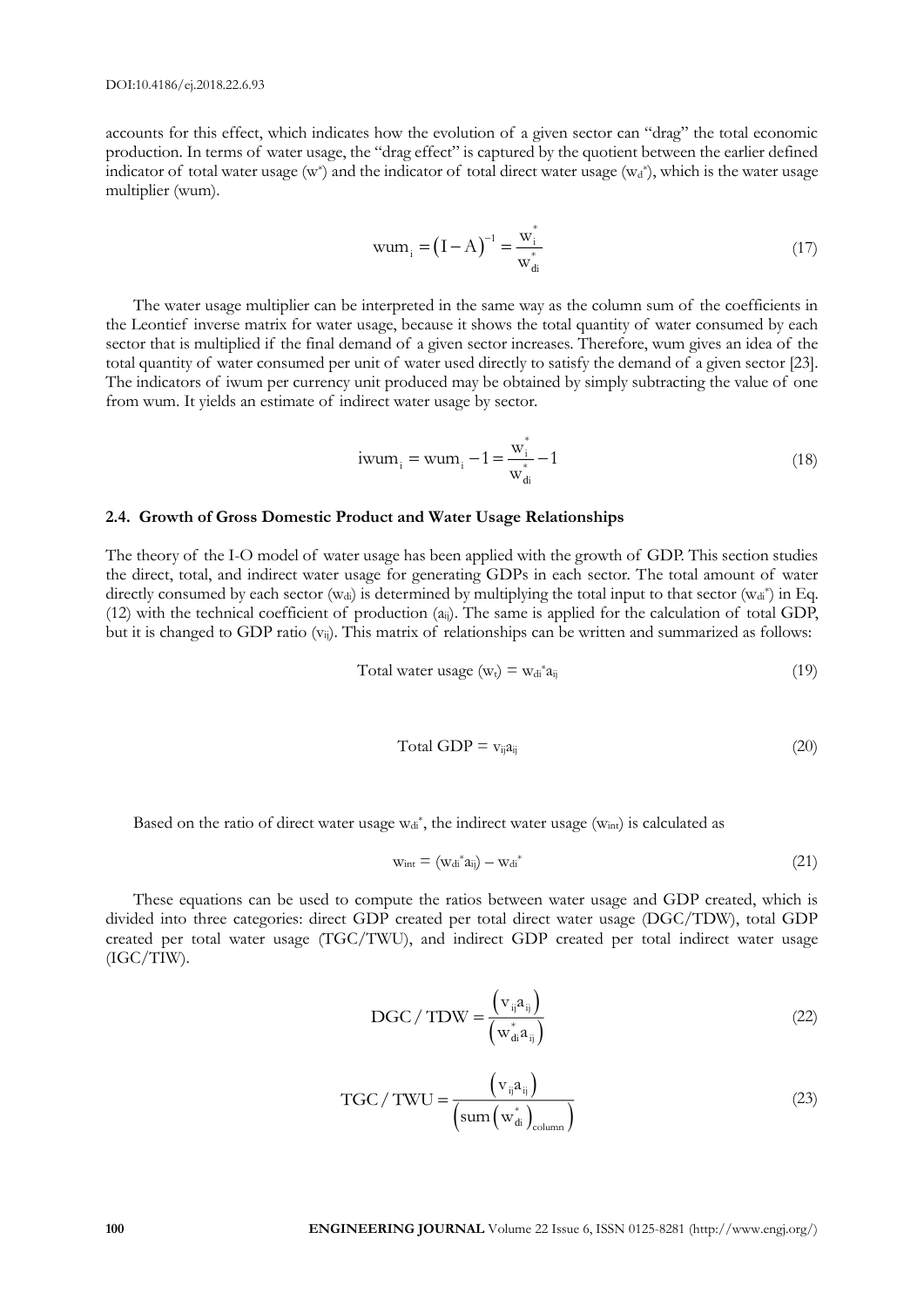$$
IGC / TIW = \frac{\left(v_{ij}a_{ij}\right) - v_{ij}}{\left(w_{di}^*a_{ij}\right) - w_{di}^*}
$$
\n(24)

#### **2.5. Matrix of Inter-Sectoral Water Relationships and Associated Matrices**

At this point, the I-O model of water usage and the indicators have been defined along with the matrix of inter-sectoral water relationship. The formulas can be explained by using the indicators. In section of inputoutput model of water usage, we defined (w<sub>di</sub>y) as the quantity of water directly consumed by sector i to satisfy its own demand. This variable  $(w_{di}y)$  can be obtained as

$$
w_d^y = \hat{w}_d^* y \tag{25}
$$

Equation  $(11)$  can be substituted with this expression. Placing the vector  $(y)$  on the diagonal yields

$$
W = (I - Q)^{-1} \hat{w}_d^* \hat{y}
$$
 (26)

where W is the vector of the total amount of water consumed by the economy  $(w_t)$ , which becomes the matrix of inter-sectoral water relationships  $(n \times n)$ . The matrix lists all the water transactions between productive sectors expressed in cubic meters.

From the matrix of inter-sectoral water relationships and a matrix of water distribution coefficients can be obtained. Equation (8) denotes the technical coefficients of water usage defined as the quantity of water consumed directly by sector j. The columns in the matrix of technical coefficients express the quantity of water in each sector of sector j. These coefficients can also be expressed according to the indicator of direct usage defined as

$$
q_{ij} = \frac{w_{ij}}{w_{dj}} = \frac{w_{di}^*}{w_{dj}^*} a_{ij}
$$
 (27)

Similar to Eq. (12), which defines the technical coefficients of production, Eq. (28) can be represented as the quotient between the relationships of sectors i and j in relation to the production of j.

$$
q_{ij} = \frac{w_{di}/x_i}{w_{dj}/x_j} \frac{x_{ij}}{x_j}
$$
 (28)

By definition of  $w_{ij}$ , y and  $w_{di}$ ,

$$
q_{ij} = \frac{w_{di} x_{ij}}{w_{dj} x_i} = \frac{w_{ij}}{w_{dj}}
$$
\n(29)

#### **3. Results and Discussion**

**ELECT 138**<br> **ELECT 12** CAN a stationary controlled by  $\frac{w_1}{w_1} = \frac{w_1}{w_2}$  ( $\frac{w_2}{w_1} = \frac{w_1}{w_2}$ <br>
As this point, the LAD model of water traditions have a different Marriers and the method of water traditions th This section discusses the results of the analysis of the I-O model, the matrix of inter-sectoral water relationships, the indicators of water usage, and the growth of the GDP derived from the formulas in the model. Table 3 displays the direct water usage (wd), percentage of total direct water usage, indicators of direct water usage per unit produced  $(w_d^*)$ , and indicators of total water usage  $(w^*)$ . The table likewise shows the ratios of the direct and total water usage indicators, which can be divided between direct and indirect water usage. Due to the limitation of space, the outcomes from the I-O model shown in this paper are those of 30 sectors having the largest direct water usage. Among these top water users, there are 16 agriculture sectors included and the sum of their water demands are approximately 136,349 MCM, which account for 96.15%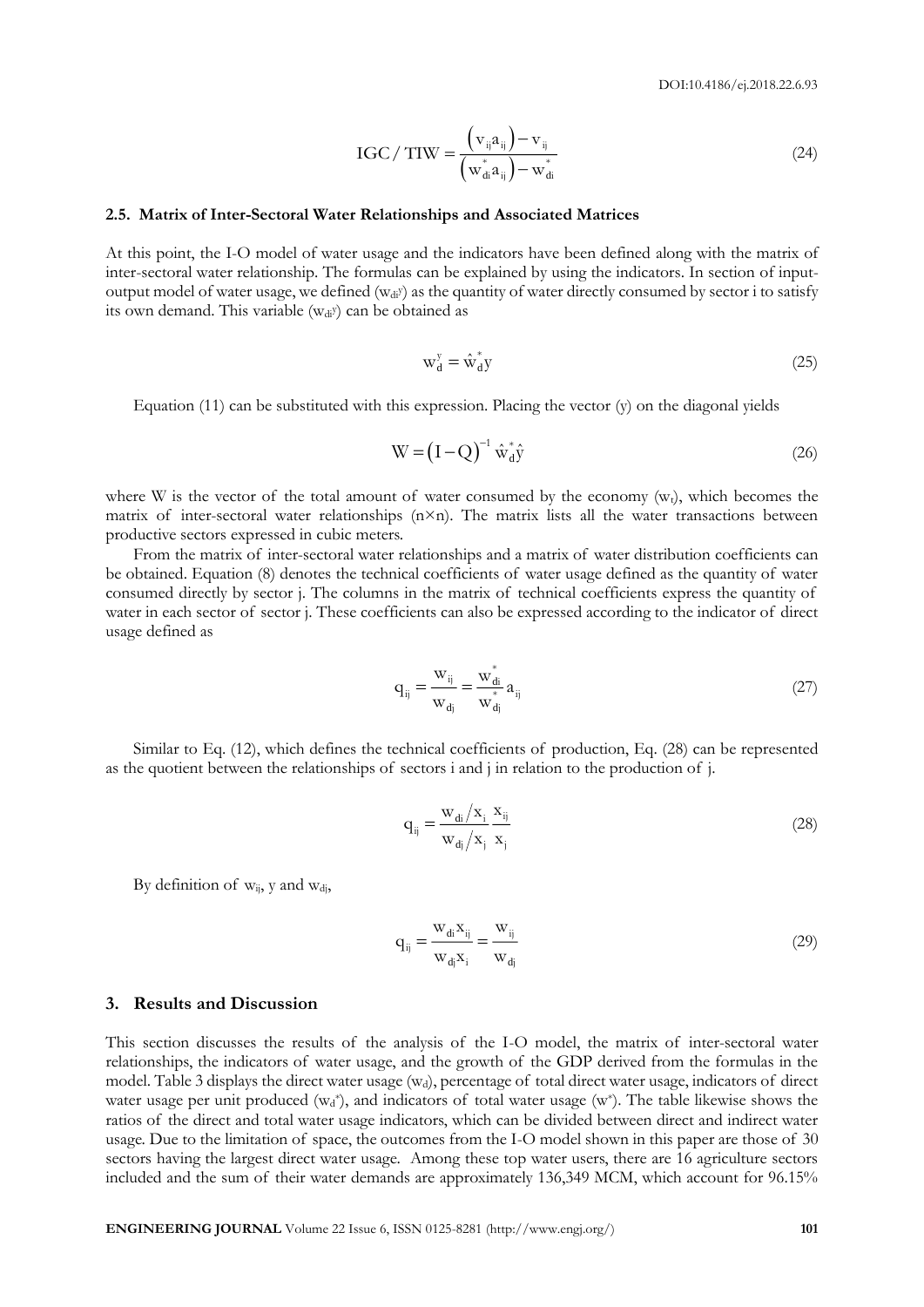of the sum of 30 sectors. The data indicate that the manufacturing and service sectors have six (2,848 MCM, 2.01%) and eight (1,687 MCM, 1.84%) sub-sectors, respectively. Hence, the results reveal that the agricultural sector is the main consumer of water resources in Thailand, especially the paddy (1) is the biggest cultivation in the country.

Table 3. Direct water usage (w<sub>d</sub>) (millions of m<sup>3</sup>, MCM), indicator of direct water usage per currency unit produced ( $w_d^*$ ), and indicator of total water usage ( $w^*$ , m<sup>3</sup>/a million Baht).

| <b>Sectors</b> | wd       | $\%wd$   | wd*       | $\mathbf{w}^*$ | $wd/wt$ (%) | $(wt-wd)/wt$ (%) |
|----------------|----------|----------|-----------|----------------|-------------|------------------|
| (1)            | 65,657.3 | 46.30    | 174,075.3 | 181,876.8      | 95.7        | 4.3              |
| (16)           | 37,022.5 | 26.11    | 101,411.6 | 106,710.7      | 95.0        | 5.0              |
| (11)           | 13,216.4 | 9.32     | 284,511.4 | 290,125.5      | 98.0        | 1.9              |
| (4)            | 7,089.4  | 5.00     | 162,784.5 | 188,842.8      | 86.2        | 13.8             |
| (2)            | 4,042.1  | 2.85     | 93,919.5  | 103,858.3      | 90.4        | 9.6              |
| (10)           | 3,161.1  | 2.23     | 734,270   | 746,486.2      | 98.4        | 1.6              |
| (8)            | 3,018.4  | 2.13     | 9,867     | 10,434.7       | 94.6        | 5.4              |
| (55)           | 2,548.9  | 1.80     | 15,870.6  | 23,923.6       | 66.3        | 33.7             |
| (9)            | 1,019    | 0.72     | 15,935.1  | 17,451.8       | 91.3        | 8.7              |
| (15)           | 669.6    | 0.47     | 110,111.8 | 110,510        | 99.6        | 0.4              |
| (29)           | 644.2    | 0.45     | 13,523.7  | 19,340.6       | 69.9        | 30.1             |
| (137)          | 642.8    | 0.45     | 10,987.7  | 11,661.2       | 94.2        | 5.8              |
| (135)          | 458.7    | 0.32     | 641.2     | 1,068.5        | 60.0        | 40.0             |
| (28)           | 258.3    | 0.18     | 1,636     | 3,732.9        | 43.8        | 56.2             |
| (21)           | 189.3    | 0.13     | 1,557.9   | 21,727.7       | 7.2         | 92.8             |
| (148)          | 187.8    | 0.13     | 551.3     | 2,606.6        | 21.1        | $78.8\,$         |
| (163)          | 130.8    | 0.09     | 311.1     | 493.1          | 63.1        | 36.9             |
| (164)          | 123.2    | 0.09     | 235.2     | 958.5          | 24.5        | 75.5             |
| (6)            | 121.6    | 0.09     | 3,082.4   | 3,227.2        | 95.5        | 4.5              |
| (30)           | 109      | $0.08\,$ | 1,748.3   | 2,354          | 74.3        | 25.7             |
| (18)           | 99.2     | 0.07     | 2,288.4   | 17,078.5       | 13.4        | 86.6             |
| (7)            | 84.6     | 0.06     | 224.1     | 857.3          | 26.1        | 73.9             |
| (147)          | 62.2     | 0.04     | 104.4     | 13,314.5       | $0.8\,$     | 99.2             |
| (81)           | 60.7     | $0.04\,$ | 282       | 1,327.9        | 21.2        | 78.8             |
| (19)           | 55.6     | 0.04     | 734       | 32,118.7       | 2.3         | 97.7             |
| (67)           | 46.5     | 0.03     | 283.5     | 585.8          | 48.4        | 51.6             |
| (84)           | 44.2     | 0.03     | 84.1      | 621.3          | 13.5        | 86.5             |
| (167)          | 43       | 0.03     | 86.5      | 1,302.2        | 6.6         | 93.3             |
| (78)           | 38.9     | 0.03     | 393.1     | 653.8          | 60.1        | 39.9             |
| (159)          | 38.5     | 0.03     | 97.4      | 310.6          | 31.3        | 68.6             |

The results from the analysis also show the indicator of direct water usage per currency unit produced (w<sub>d</sub>\*). The indicator shows evidence of the high-water usage of every sector because it presents a high usage per unit produced. The top three consumers for the agricultural sector are the paddy (1), rubber (16), and oil palm (11) areas, with usages of 174,075, 101,412, and 284,511 m<sup>3</sup>, respectively. The outcomes demonstrate the high-water usage in comparison with production and the crucial influence of sectors on the usage of limited water resources in Thailand. Although the sectors consume a significantly small fraction from the total direct water usage, they should not be considered as negligible because if the indicator of direct water usage per currency unit produced is considered, the situation changes [31]. For instance, the sector "Coffee and tea (15)" consumes the least water directly, but its production is also low; thus, it presents the highest water usage per currency consumed. The other sectors show a similar trend: cassava (4), maize (2), and cattle and buffalo (18). In addition, some sectors display low direct water usage per unit produced, but they are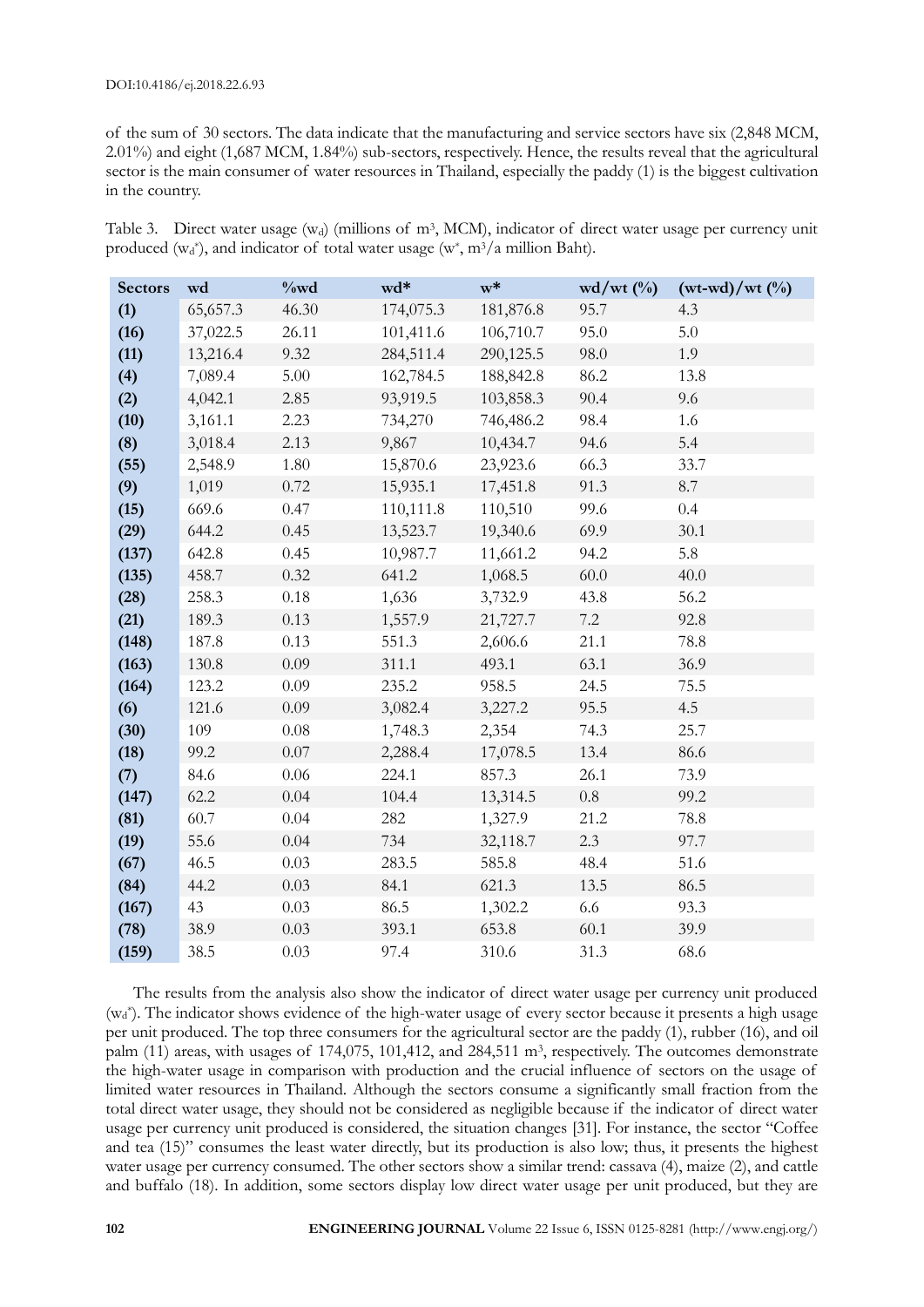important to other sectors as the main suppliers in the economic structure. The indicator of total water usage (w\* ) shows that the following sectors entail indirect water usage: poultry (21), hotels and places of loading (148), cattle and buffalo (18), restaurants and drinking places (147), and swine (19). These sectors consume only a small amount of water directly in their production, but their suppliers of intermediate inputs use a large amount of water in the production processes.

We further analyze the ratio for comparison between the indicators of direct and total water usage  $(w_d/w_t)$  and the indicators of indirect and total water usage  $(w_t - w_d/w_t)$  in the last two columns of Table 3. The results confirm that the above analysis correctly considered the direct and indirect water usage in each sector. The top five sectors with direct water usage from whole sectors are coffee and tea (15), coconut (10), oil palm (11), paddy (1), and beans and nuts (6), with water usage of approximately 99.6%, 98.4%, 98.1%, 95.7%, and 95.5%, respectively. These sectors mainly consume surface and ground water to produce their products.

| <b>Sectors</b>                    | <b>NS</b> | wum    | iwum   |
|-----------------------------------|-----------|--------|--------|
| Paddy                             | (1)       | 1.04   | 0.04   |
| Rubber                            | (16)      | 1.05   | 0.05   |
| Oil palm                          | (11)      | 1.02   | 0.02   |
| Cassava                           | (4)       | 1.16   | 0.16   |
| Maize                             | (2)       | 1.11   | 0.11   |
| Coconut                           | (10)      | 1.02   | 0.02   |
| Fruits                            | (8)       | 1.06   | 0.06   |
| Sugar                             | (55)      | 1.51   | 0.51   |
| Sugar cane                        | (9)       | 1.10   | 0.10   |
| Coffee and tea                    | (15)      | 1.00   | 0.00   |
| <b>Inland fishing</b>             | (29)      | 1.43   | 0.43   |
| Water work and supply             | (137)     | 1.06   | 0.06   |
| Electricity                       | (135)     | 1.67   | 0.67   |
| Ocean and coastal fishing         | (28)      | 2.28   | 1.28   |
| Poultry                           | (21)      | 13.95  | 12.95  |
| Hotels and places of loading      | (148)     | 4.73   | 3.73   |
| <b>Real estate</b>                | (163)     | 1.58   | 0.58   |
| <b>Business services</b>          | (164)     | 4.07   | 3.07   |
| <b>Beans and nuts</b>             | (6)       | 1.05   | 0.05   |
| Coal and lignite                  | (30)      | 1.35   | 0.35   |
| Cattle and buffalo                | (18)      | 7.46   | 6.46   |
| Vegetable                         | (7)       | 3.83   | 2.83   |
| Restaurants, drinking places      | (147)     | 127.56 | 126.56 |
| Pulp, paper and paperboard        | (81)      | 4.71   | 3.71   |
| Swine                             | (19)      | 43.76  | 42.76  |
| Spinning                          | (67)      | 2.07   | 1.07   |
| <b>Basic industrial chemicals</b> | (84)      | 7.38   | 6.38   |
| Education                         | (167)     | 15.05  | 14.05  |
| Saw mills                         | (78)      | 1.66   | 0.66   |
| Post and telecommunication        | (159)     | 3.19   | 2.19   |

Table 4. Water usage multiplier (wum) and indicator of indirect water usage (iwum).

(NS = Number of sectors in I-O Model of Thailand)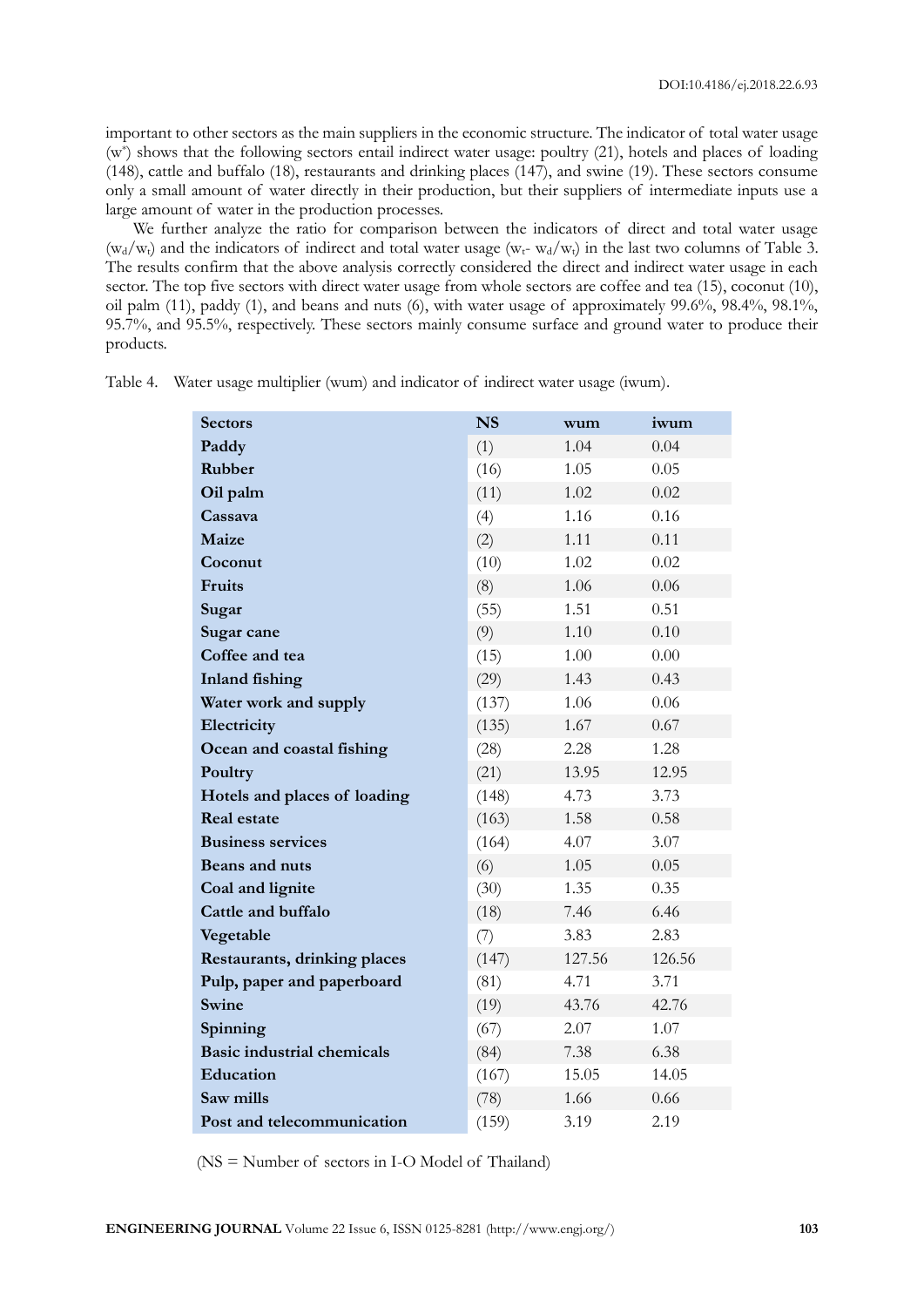As a result, the agricultural sector is a significant sector that puts pressure on the water resources of Thailand. Therefore, this sector needs to develop the new production technology to increase productivity and reduce water usage. With regard to the indirect water usage in the agricultural sector, the horticulture and livestock sector, including swine (19), poultry (21), cattle and buffalo (18), and vegetable (7), are the main indirect consumers.

Most service and manufacturing sectors record high indirect water usage relative to the agricultural sector. These sectors connect with the other sectors because they are located in the second and third sequences of the supply chain of production. The top sectors with regard to indirect water usage are restaurants and drinking places (147); education (167); basic industrial chemicals (84); hotels and places of loading (148); and pulp, paper, and paperboard (81), with usage of 99.5%, 93.4%, 86.5%, 78.9%, and 78.8%, respectively. These sectors consume less water or direct water than the agricultural sector, but they consume products from other sectors, which influence their high indirect water usage. These sectors show a huge potential to exert a "drag" effect on the economy in terms of water use.

The above outcomes in Table 4 can be validated and explained by analyzing wum, iwum, and the "drag effect" in terms of quantity (Table 3). We consider wum and iwum values because if only direct water usage is taken into account, sectors such as restaurants and drinking places (147) and swine (19) would be disregarded due to the fact that their insignificant direct water usage. The low values of wum indicate that these sectors have direct water usage and a small drag effect. That is, if the final demand of a given sector increases by one unit, the total water usage is increased by the wum value of each sector, e.g., 1.04 for paddy (1) and 1.05 for rubber (16). The top four sectors with the highest indirect water usage are restaurants and drinking places (147), swine (19), education (167), and poultry (21), with indirect water usage of 126.56, 42.76, 14.05, and 12.95 m<sup>3</sup> , respectively. By considering these sectors in Table 4, we observe that the linkages of indirect water usage relative to the total water usage are 99.22%, 97.71%, 93.35%, and 92.83%, respectively.

The results demonstrate that the sectors with relatively high indirect water usage are normally known as the "driving force" of Thai economy, because the strong influence of their product demand affects the production of the remaining economic agents. Nonetheless, existing economic policies take into account the environmental factors that play an important role in Thailand's productive activities and not the productive criteria of sectors. The limited water resources may put pressure on production and lead to crucial situations such as that in the large manufacturing area of Thailand, i.e. the case of water shortage of Rayong Province in year 2005 [32].

Table 5, 6 and 7 show the results of the ratios between growth GDP and water usage, including DGC/TDW, TGC/TWU, and IGC/TIW. As shown in the results of DGC/TDW in Table 5, the first 30 sectors incur minimal water usage, but they can generate the highest GDP. These sectors are mainly service and manufacturing sectors. Thus, if we consider DGC/TDW, it cannot reflect the reality of growth GDP and water usage. The top three sectors for DGC/TDW are public works for agriculture and forestry (140), petroleum and natural gas (31), construction of electric plants (142), construction of communication facilities (143), and other non-ferrous metals (35). For TGC/TWU, the first 30 sectors belong to the upstream industries, and they consume the least amount of water in the whole supply chain, but they can generate the high value of GDP. These sectors include other cereals (3), silkworm (23), kenaf and jute (12), limestone (39), and coastal and inland water transport (154). Finally, Table 7 presents the result of IGC/TIW, which is the ratio of GDP created and indirect water usage. This result unveils the relationship of GDP created by each sector and the water consumed in its backward supply chain. This result emphasizes the significance of incorporating the indirect use of water into the analysis. The sectors having the high value of IGC/TIW are those slightly consume water in their production processes.

Moreover, if we observe DGC/TDW in Table 6 and 7, some values are equal to zero. This study explains two main reasons; those sectors cannot generate the GDP from the direct water usage in their productive processes such as kenaf and jute (12), agricultural services (24), and tobacco processing (65), and this study has only the total water usage data from each sector. The I-O model cannot analyze the direct water usage of some sectors. As the results, some sectors do not represent the actual value of direct water usage. This is limitation of I-O model in analysis matters.

However, the GDP generation and water usage are occurring in the network of supply chain which produces the intermediate inputs for these sectors. Therefore, this revelation extends the conventional understanding and provides the insight on hidden contribution of water in Thai economy.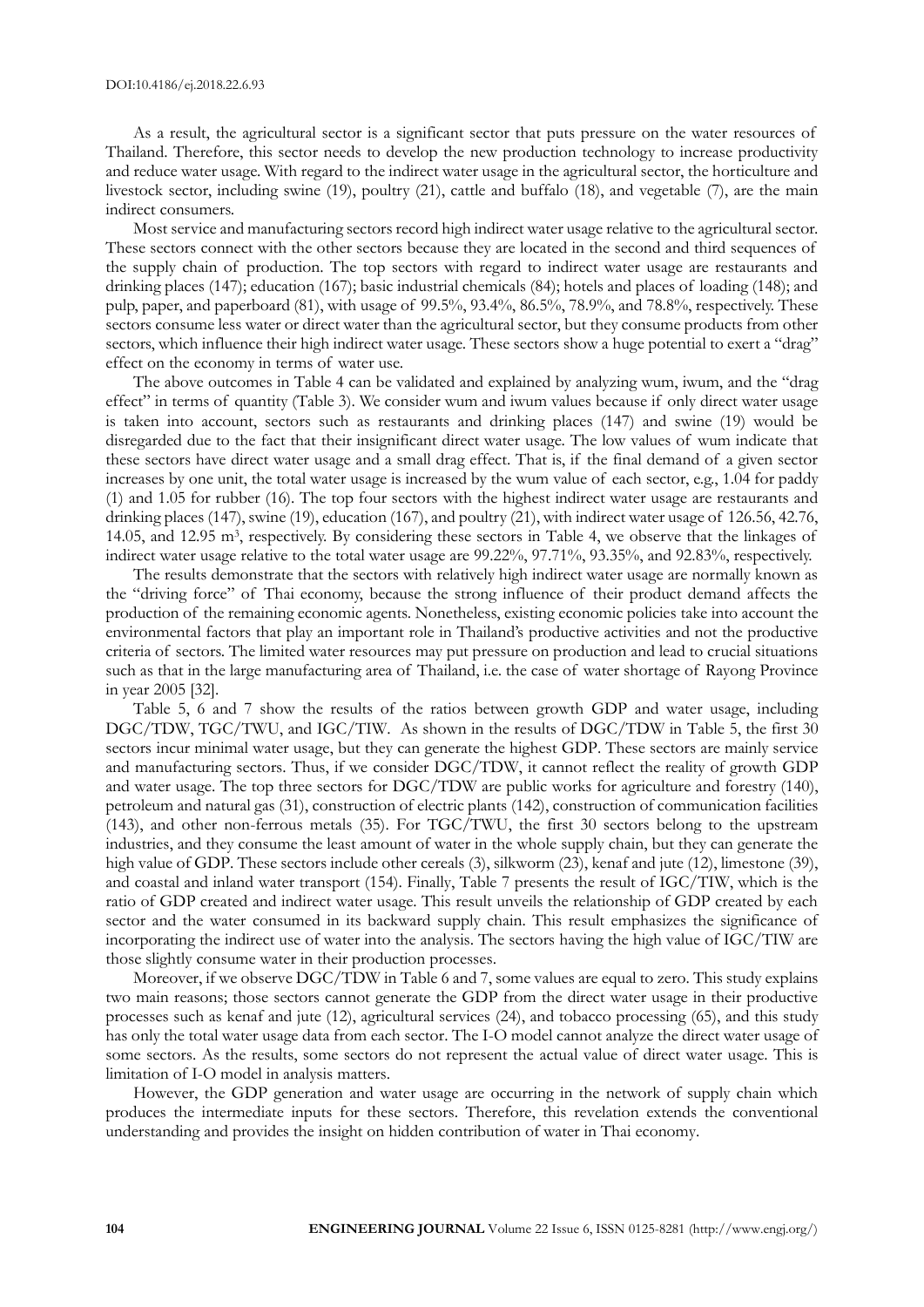| <b>Sectors</b>                                           | <b>NS</b> | DGC/TDW | TGC/TWU | IGC/TIW |
|----------------------------------------------------------|-----------|---------|---------|---------|
| Public<br>agriculture<br>for<br>works<br>and<br>forestry | 140       | 693,340 | 1,241   | 572     |
| Petroleum and natural gas                                | 31        | 551,320 | 3,295   | 603     |
| Construction of electric plants                          | 142       | 455,874 | 541     | 431     |
| of<br>Construction<br>communication<br>facilities        | 143       | 396,574 | 1,295   | 526     |
| Other non-ferrous metals                                 | 35        | 386,058 | 1,188   | 418     |
| Wearing apparel                                          | 72        | 349,622 | 981     | 544     |
| Limestone                                                | 39        | 209,733 | 2,035   | 309     |
| Other root crops                                         | 5         | 146,541 | 1,472   | 282     |
| Office and household machinery and<br>appliances         | 116       | 139,175 | 1,343   | 419     |
| Other mining and quarrying                               | 41        | 126,820 | 684     | 371     |
| Other construction                                       | 144       | 106,961 | 992     | 456     |
| <b>Banking services</b>                                  | 160       | 101,109 | 2,670   | 408     |
| Jewellery and related articles                           | 132       | 88,700  | 1,971   | 571     |
| Ship building and repairing                              | 123       | 83,230  | 1,241   | 408     |
| Knitting                                                 | 71        | 74,981  | 829     | 352     |
| Coastal and inland water transport                       | 154       | 68,431  | 3,534   | 889     |
| <b>Watches and clocks</b>                                | 131       | 65,600  | 526     | 143     |
| Made-up textile goods                                    | 70        | 62,296  | 482     | 241     |
| Weaving                                                  | 68        | 59,067  | 935     | 433     |
| <b>Personal service</b>                                  | 178       | 44,528  | 246     | 66      |
| Soap and cleaning preparations                           | 89        | 44,132  | 72      | 32      |
| <b>Breweries</b>                                         | 63        | 39,208  | 217     | 71      |
| Other insurance services                                 | 162       | 36,565  | 1,701   | 323     |
| Petrochemical products                                   | 86        | 31,938  | 2,361   | 633     |
| <b>Business and labour associations</b>                  | 170       | 29,913  | 798     | 180     |
| Drugs and medicines                                      | 88        | 26,195  | 223     | 88      |
| Insulated wire and cable                                 | 120       | 26,174  | 1,096   | 370     |
| Other petroleum products                                 | 94        | 23,790  | 5,972   | 368     |
| Cutlery and hand tools                                   | 108       | 21,887  | 1,397   | 468     |
| Non-agriculture public works                             | 141       | 21,356  | 685     | 454     |

Table 5. The direct GDP created (Baht) per the total direct water usage (m<sup>3</sup>), (DGC/TDW).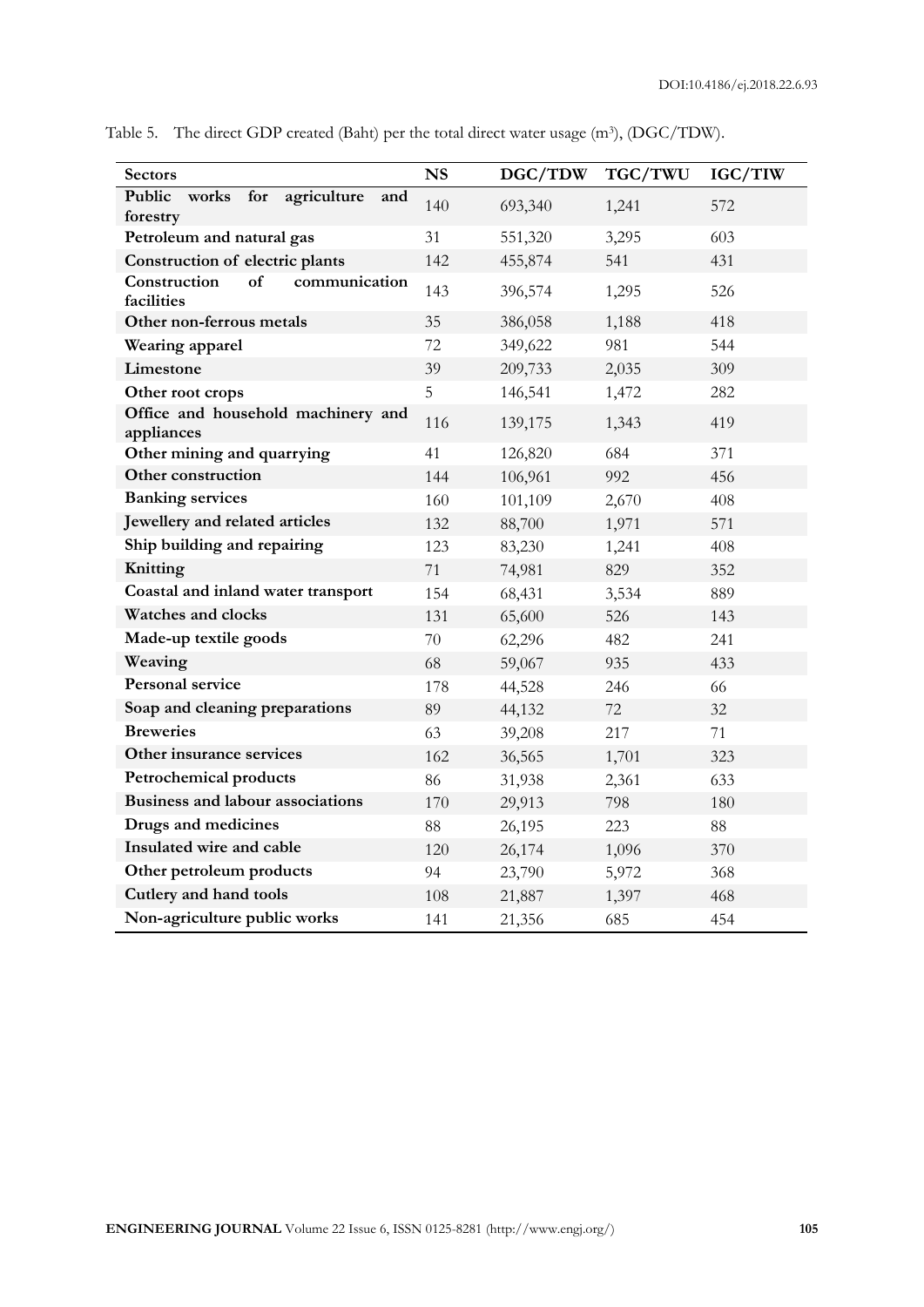| <b>Sectors</b>                      | <b>NS</b>      | TGC/TWU | DGC/TDW                  | IGC/TIW |
|-------------------------------------|----------------|---------|--------------------------|---------|
| Other cereals                       | $\overline{3}$ | 15,440  | $\overline{\phantom{a}}$ | 3,313   |
| Silkworm                            | 23             | 14,148  |                          | 1,276   |
| Kenaf and jute                      | 12             | 7,743   |                          | 1,856   |
| Charcoal and firewood               | 26             | 7,468   |                          | 977     |
| Tobacco processing                  | 65             | 6,184   |                          | 3,086   |
| Other petroleum products            | 94             | 5,972   | 23,790                   | 368     |
| <b>Agricultural services</b>        | 24             | 4,903   |                          | 637     |
| Other forest products               | 27             | 4,759   |                          | 638     |
| Logging                             | 25             | 3,700   |                          | 345     |
| Coastal and inland water transport  | 154            | 3,534   | 68,431                   | 889     |
| Tobacco                             | 14             | 3,503   |                          | 584     |
| Petroleum and natural gas           | 31             | 3,295   | 551,320                  | 603     |
| Tobacco products                    | 66             | 3,066   |                          | 1,096   |
| Life insurance services             | 161            | 2,676   | 10,485                   | 471     |
| <b>Banking services</b>             | 160            | 2,670   | 101,109                  | 408     |
| Petrochemical products              | 86             | 2,361   | 31,938                   | 633     |
| Land transport support service      | 152            | 2,233   | 11,747                   | 378     |
| Post and telecommunication          | 159            | 2,074   | 4,635                    | 590     |
| Other crops for textile and matting | 13             | 2,065   |                          | 477     |
| Limestone                           | 39             | 2,035   | 209,733                  | 309     |
| Jewellery and related articles      | 132            | 1,971   | 88,700                   | 571     |
| Tin ore                             | 33             | 1,927   |                          | 556     |
| Jute mill products                  | 74             | 1,890   | 16,078                   | 519     |
| Railways                            | 149            | 1,842   | 3,640                    | 425     |
| Retail trade                        | 146            | 1,813   |                          | 169     |
| Pipe line and gas distribution      | 136            | 1,776   | 3,067                    | 1,206   |
| Other insurance services            | 162            | 1,701   | 36,565                   | 323     |
| <b>Structure metal products</b>     | 110            | 1,635   | 4,455                    | 558     |
| Water transport services            | 155            | 1,605   | 3,054                    | 398     |
| Real estate                         | 163            | 1,563   | 2,122                    | 595     |

Table 6. The total GDP created (Baht) per the total water usage (m<sup>3</sup>), (TGC/TWU).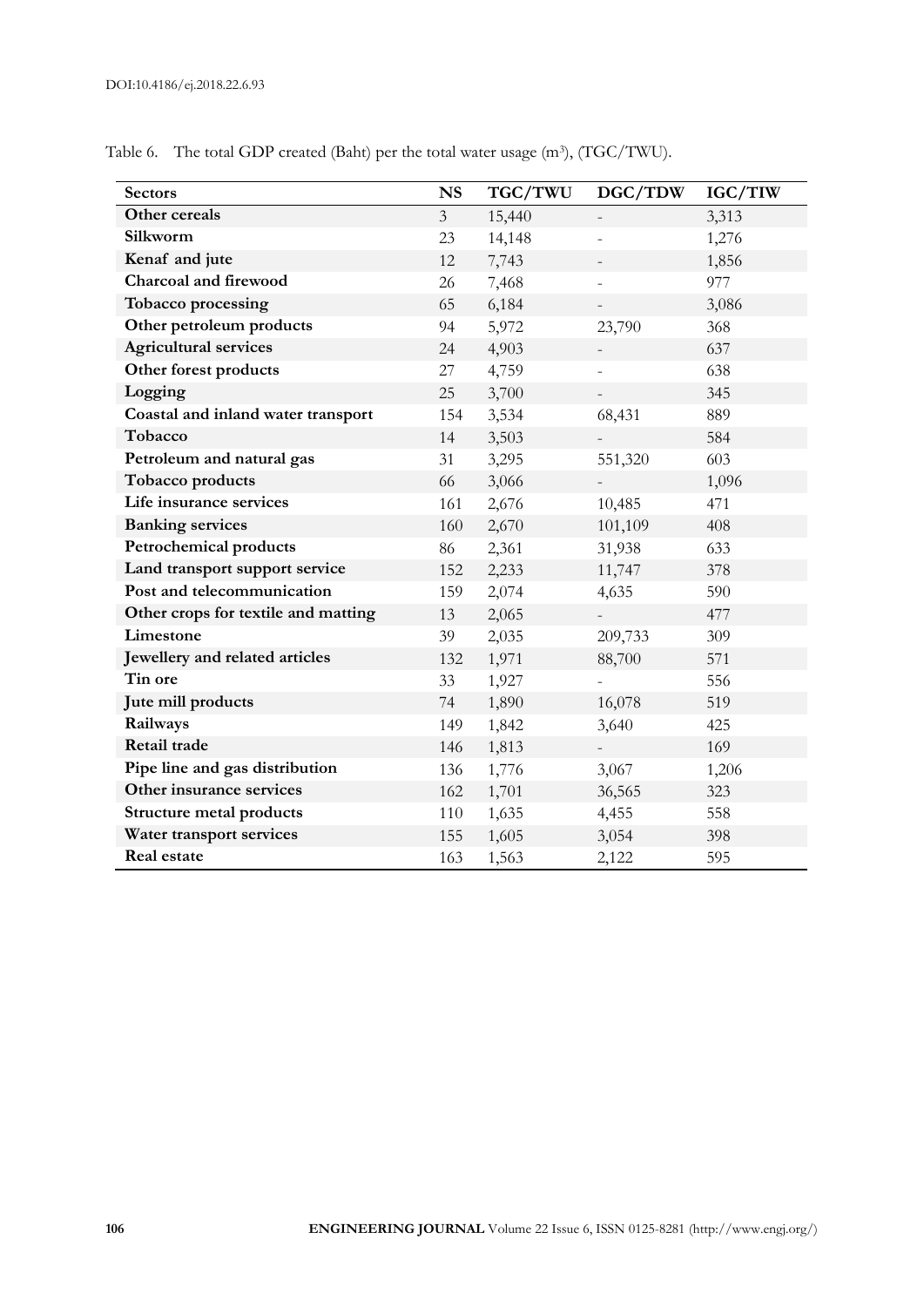| <b>Sectors</b>                            | <b>NS</b>               | IGC/TIW | DGC/TDW                  | TGC/TWU        |
|-------------------------------------------|-------------------------|---------|--------------------------|----------------|
| Other cereals                             | $\overline{\mathbf{3}}$ | 3,313   |                          | 15,440         |
| Tobacco processing                        | 65                      | 3,086   | $\overline{\phantom{0}}$ | 6,184          |
| Kenaf and jute                            | 12                      | 1,856   |                          | 7,743          |
| Silkworm                                  | 23                      | 1,276   |                          | 14,148         |
| <b>Petroleum refineries</b>               | 93                      | 1,221   | 7,158                    | 1,491          |
| Pipe line and gas distribution            | 136                     | 1,206   | 3,067                    | 1,776          |
| Tobacco products                          | 66                      | 1,096   | $\frac{1}{2}$            | 3,066          |
| Charcoal and firewood                     | 26                      | 977     |                          | 7,468          |
| Coastal and inland water transport        | 154                     | 889     | 68,431                   | 3,534          |
| Other non-metallic products               | 104                     | 818     | 471                      | 619            |
| Saw mills                                 | 78                      | 796     | 413                      | 546            |
| Coffee and tea                            | 15                      | 723     | $\overline{c}$           | 3              |
| Cassava                                   | $\overline{4}$          | 685     | $\overline{4}$           | $\overline{4}$ |
| Paddy                                     | $\mathbf{1}$            | 671     | $\overline{4}$           | $\overline{4}$ |
| Concrete and cement products              | 103                     | 664     | 1,391                    | 888            |
| Iron and steel                            | 105                     | 641     | 440                      | 539            |
| Other forest products                     | 27                      | 638     | $\overline{\phantom{0}}$ | 4,759          |
| <b>Agricultural services</b>              | 24                      | 637     |                          | 4,903          |
| <b>Petrochemical products</b>             | 86                      | 633     | 31,938                   | 2,361          |
| Other fabricated metal products           | 111                     | 631     | 1,309                    | 972            |
| Water work and supply                     | 137                     | 616     | 55                       | 70             |
| Cement                                    | 102                     | 611     | 3,123                    | 1,109          |
| Petroleum and natural gas                 | 31                      | 603     | 551,320                  | 3,295          |
| Coconut                                   | 10                      | 596     | $\mathbf{1}$             | $\mathbf{1}$   |
| <b>Real estate</b>                        | 163                     | 595     | 2,122                    | 1,563          |
| Post and telecommunication                | 159                     | 590     | 4,635                    | 2,074          |
| Tobacco                                   | 14                      | 584     |                          | 3,503          |
| Public works for agriculture and forestry | 140                     | 572     | 693,340                  | 1,241          |
| Jewellery and related articles            | 132                     | 571     | 88,700                   | 1,971          |
| Ceramic and earthen ware                  | 99                      | 569     | 1,079                    | 741            |

Table 7. The indirect GDP created (Baht) per the total indirect water usage (m<sup>3</sup>), (IGC/TIW).

Table 8 shows the matrix of inter-sectoral water relationships 26×26 sectors because the limitation of displayed results. Column j lists the backward relationship in which sector j purchases inputs from sector i. In other words, sector i is the supplier providing intermediate input to sector j. On the other hand, the interpretation of relationship of row i identifies the forward relationship in which sector i functions as the supplier of sector j. From the matrix of inter-sectoral water relationships, the matrix of distribution coefficients (Table 9) can be obtained. This matrix shows the water transaction coefficient between sectors. The distribution coefficients in rows and columns are of high values, especially the agricultural sector (1-29). In the supply chain embedded in the economic structure, the agricultural sector is key distributor of inputs of the manufacturing and service sectors, and it consumes high water content. Examples of sectors include paddy (1), cassava (4), and sugarcane (9). If agricultural goods are not obtained because of natural disasters, then other sectors will cease operation.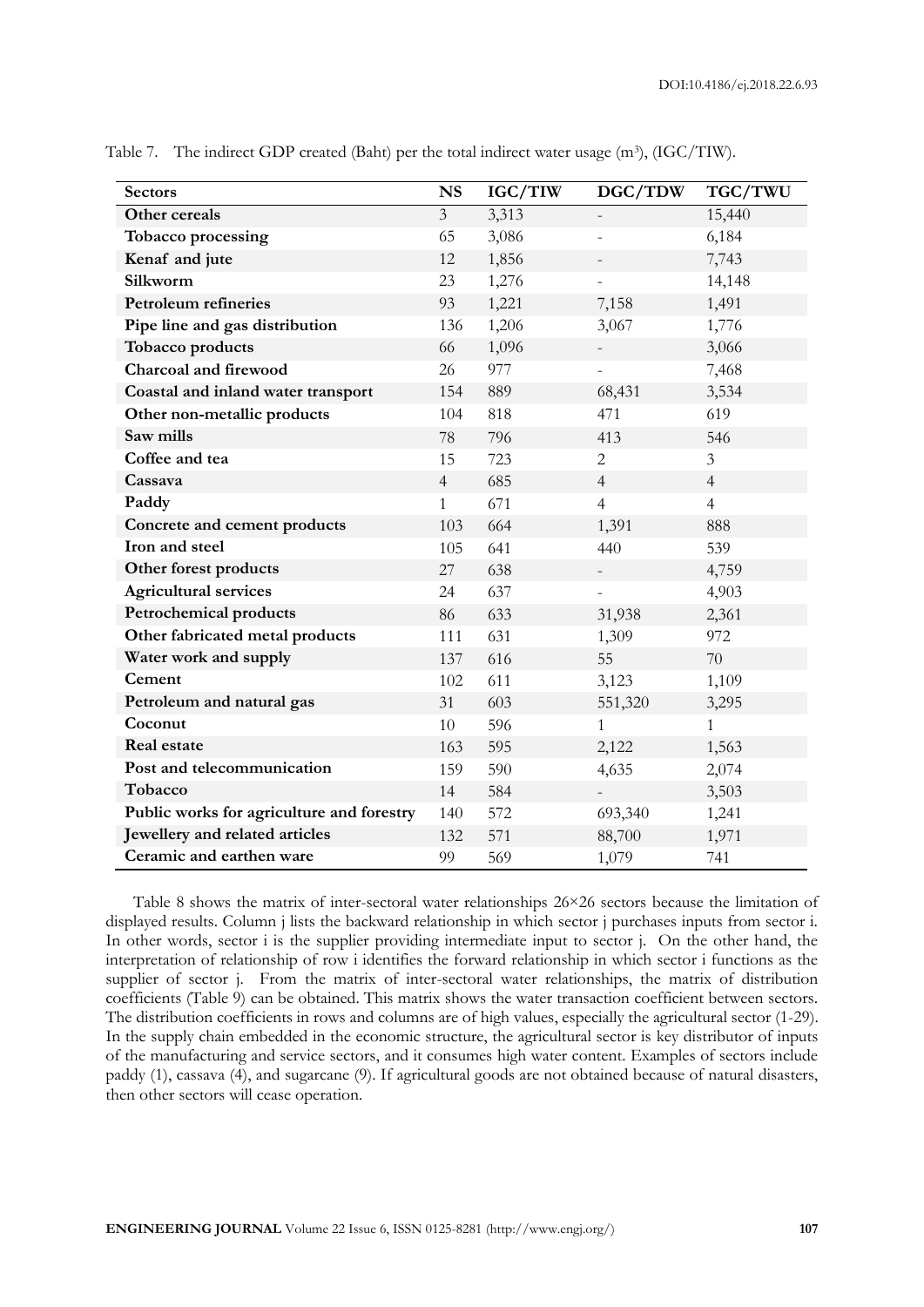## **4. Conclusion**

This research explores water usage in Thailand in 2010 by using a framework of the I-O model. The model provides indicators and matrices that can be applied as decision-making tools for economic planning under the limitation of environmental factors, especially water resources. We mainly conclude that Thai economy comprises a water usage network of 180×180 sectors, which can be visualized as a whole water usage system.

The results can be summarized from the analysis of indicators of water usage. The analysis is important to understand direct and indirect usage. If we consider direct water usage alone, we will not be able to visualize indirect water usage, which plays an important role. The agricultural sector marks the highest rate of direct water usage and the lowest rates of indirect water usage. By contrast, the manufacturing and service sectors present low indicators of direct water usage and high indicators of indirect water usage, including the sectors of restaurants and drinking places (147) and basic industrial chemicals (84). The results can facilitate the planning of productive processes of Thailand's economy. Similarly, the analysis of the three ratios, namely, DGC/TDW, TGC/TWU, and IGC/TIW, reflects the real GDP created from water usage. These three ratios enhance our insight regarding the actual contribution of water in the economic structure. Particularly if we consider only the growth of GDP per direct water usage, the results will be misleading. This is because each sector also consumes the water indirectly through its usages of raw materials and intermediates inputs. Hence the I-O model enables the complete estimation of both direct and indirect water usages revealing the actual association between the GDP created and water used.

All outcomes of this research indicate that Thailand must increase the potential of its production processes and technology, especially in the agricultural sector, to decrease water usage. The manufacturing and service sectors should be aware of the means to save and effectively use water. We also emphasize that the growth of economy could incur a higher water demand. However, climate change could affect water resources, thereby adding to the stress brought about by limited water resources. This study can be a part of the further analysis of the "water pricing policy" of Thailand because it shows the detailed linkages between economic activity and water usage. This study can also extend the research into the issues of employment by showing the importance of water in labour generation in each sector. Furthermore, Structural Path Analysis and Structural Decomposition Analysis techniques can also be applied to examine the water used in supply chains and the structural changes in water used each year, respectively.

#### **Acknowledgement**

This research was part of the research project "Water Footprints of Agricultural Sector Database in Thailand" under Office of Agricultural Economics, Ministry of Agriculture and Cooperatives and Chulalongkorn University. Support of data from several government agencies, especially the National Input-Output Table 2010 and data on water usage of each economic sector are gratefully acknowledged.

#### **References**

- [1] International Monetary Fund, *World Economic Outlook Database*. 2017.
- [2] J. L. R. Proops, "Energy input-output tables," *Energy Policy*, vol. 22, no. 12, pp. 987-987, Dec. 1994.
- [3] E. Velazquez, "An input-output model of water consumption: Analysing intersectoral water relationships in Andalusia," *Ecological Economics*, vol. 56, no. 2, pp. 226-240, Feb. 15, 2006.
- [4] United Nation, Eurostat, International Monetary Fund, Organization for Economic Co-operation and Development, and World Bank, *System of National Accounts* (Series F). New York: United Nation, 1993.
- [5] A. De Boo, P. Bosch, C. Gortner, and S. Keuning, *An Environmental Module and the Complete System of National Accounts*. Voorburg, 1991.
- [6] M. De Haan, S. Keuning, and P. Bosch, *Integrating Indicators in a National Accounting Matrix Including Environmental Accounts (NAMEA)*. Voorburg, 1993.
- [7] W. Leontief, "Environmental repercussions and the economic structure: an input-output approach," *Review of Economics and Statistics*, vol. 52, pp. 262–271, 1970.
- [8] United Nation, *The Handbook of National Accounting: Integrated Environmental and Economic Accounting*. New York: United Nation, 2003.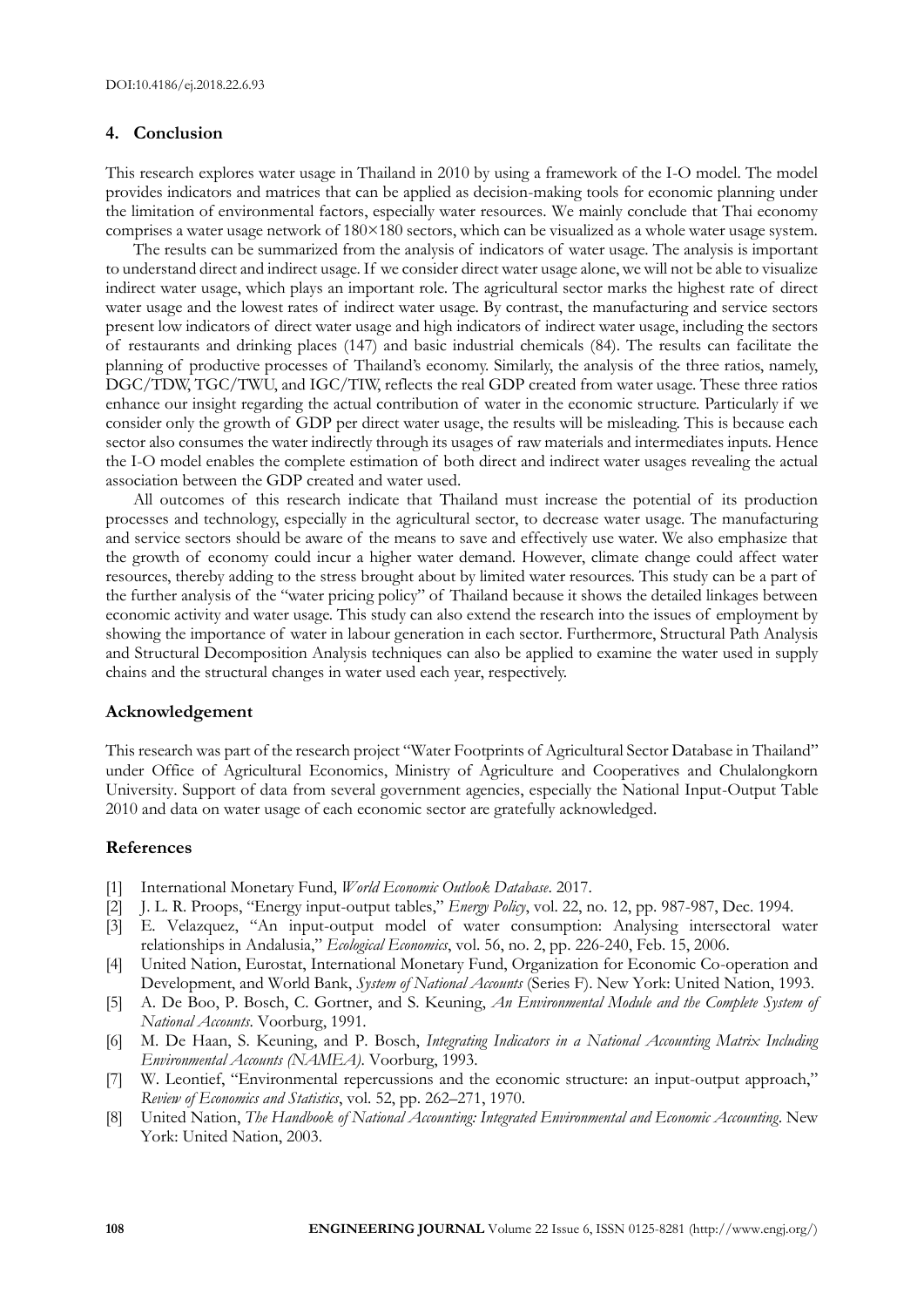- [9] F. R. Forsund, "Input–output models, national economic models, and the environment," in *Handbook of Natural Resource and Energy Economics*, 1st ed., A. V. Kneese and J. L. Sweeney, Eds. Elsevier, 1985, vol. 1, ch. 8, pp. 325-341.
- [10] T. Wiedmann, M. Lenzen, K. Turner, and J. Barrett, "Examining the global environmental impact of regional consumption activities—Part 2: Review of input-output models for the assessment of environmental impacts embodied in trade," *Ecological Economics,* vol. 61, no. 1, pp. 15-26, Feb. 15, 2007.
- [11] T. Wiedmann, "A review of recent multi-region input-output models used for consumption-based emission and resource accounting," *Ecological Economics*, vol. 69, no. 2, pp. 211-222, Dec. 15, 2009.
- [12] D. Hawdon and P. Pearson, "Input-output simulations of energy, environment, economy interactions in the UK," *Energy Economics*, vol. 17, no. 1, pp. 73-86, Jan. 1995.
- [13] Institute of Statistic of Andalusia, *Regional Accounting and Input-Output Table of Andalusia*. 1990.
- [14] R. Almenar, E. Bono, and E. D. García, *The Sustainability of Development: the Valencian Case*. Fundación Bancaixa, 1998.
- [15] K. Hubacek and L. Sun, "A scenario analysis of China's land use and land cover change: Incorporating biophysical information into input-output modeling," *Structural Change and Economic Dynamics*, vol. 12, no. 4, pp. 367-397, 2001.
- [16] G. Peters and E. Hertwich, "Structural analysis of international trade: Environmental impacts of Norway," *Economic Systems Research*, vol. 18, no. 2, pp. 155-181, 2006.
- [17] Q.-M. Liang, F. Ying, and Y.-M. Wei, "Multi-regional input-output model for regional energy requirements and CO<sub>2</sub> emissions in China," *Energy Policy*, vol. 35, no. 3, pp. 1685-1700, 2007.
- [18] E. M. Lofting and P. H. Mcgauhey, *Economic Valuation of Water. An Input–Output Analysis of California Water Requirements* (Contribution). Berkeley: University of California Water Resources Center, 1968.
- [19] X. Chen, "Shanxi water resource inputoccupancy-output table and its application in Shanxi Province of China," in *Thirteenth International Conference on Input-Output Techniques*, Macerata, Italy, 2000.
- [20] M. Lenzen and B. Foran, "An input-output analysis of australian water usage," *Water Policy*, vol. 3, no. 4, pp. 321-340, 2001.
- [21] R. Duarte, J. Sanchez-Choliz, and J. Bielsa, "Water use in the Spanish economy: An input-output approach," *Ecological Economics,* vol. 43, no. 1, pp. 71-85, Nov. 2002.
- [22] T. Okadera, M. Watanabe, and K. Q. Xu, "Analysis of water demand and water pollutant discharge using a regional input-output table: An application to the City of Chongqing, upstream of the Three Gorges Dam in China," *Ecological Economics,* vol. 58, no. 2, pp. 221-237, Jun. 15, 2006.
- [23] Y. Wang, H. L. Xiao, and M. F. Lu, "Analysis of water consumption using a regional input-output model: Model development and application to Zhangye City, Northwestern China," *Journal of Arid Environments,*  vol. 73, no. 10, pp. 894-900, Oct. 2009.
- [24] Y. Yu, K. Hubacek, K. S. Feng, and D. B. Guan, "Assessing regional and global water footprints for the UK," *Ecological Economics*, vol. 69, no. 5, pp. 1140-1147, Mar. 15, 2010.
- [25] Thailand, Ministry of Internal Affairs, Department of Provincial Administration. (2015). *Population of Thailand Depends on Provincial Administration Database Year 2015* [Online]. Available: http://stat.bora.dopa.go.th/stat/y\_stat58.htm
- [26] S. Sethaputra, S. Thanopanuwat, L. Kumpa, and S. Pattanee, "Thailand's water vision: A case study," in *Proc. Water Resources Management in Thailand: From Vision to Action*, National Water Resources Committee in cooperation with ESCAP and FAO, Bangkok, Thailand, 2000, pp. 71-94.
- [27] R. E. Miller and P. D. Blair, *Input-Output Analysis: Foundation and Extensions*, 2nd ed. Cambridge: Cambridge University Press, 2009.
- [28] A. Manresa, F. Sancho, and J. M. Vegara, "Measuring commodities' commodity content," *Economic Systems Research*, vol. 10, no. 4, pp. 357-365, 1998.
- [29] P. Suttinon, P. Ruangrassamee, N. Pattanapong, N. Sutummakid, and P. Chuenchum, *Water Footprints of Agricultural Sector Database in Thailand*. Bangkok, Thailand: Ministry of Agriculture and Cooperatives, 2016.
- [30] National Accounts Office (NAO), *Input-Output Table of Thailand 2010*. Bangkok, Thailand: Office of National Economic and Social Development Board (NESDB), 2015.
- [31] J. Hristov, A. Martinovska, and Y. Surry, "Input-output analysis for water consumption in Macedonia," in *Proceeding of Management of International Water*, Italy, 2012, pp. 1-33.
- [32] R. Chitradon, S. Boonya-aroonnet, and P. Thanapakpawin, "Risk management of water resources in Thailand in the face of climate change," *Sasin Journal of Management*, pp. 64-73, 2009.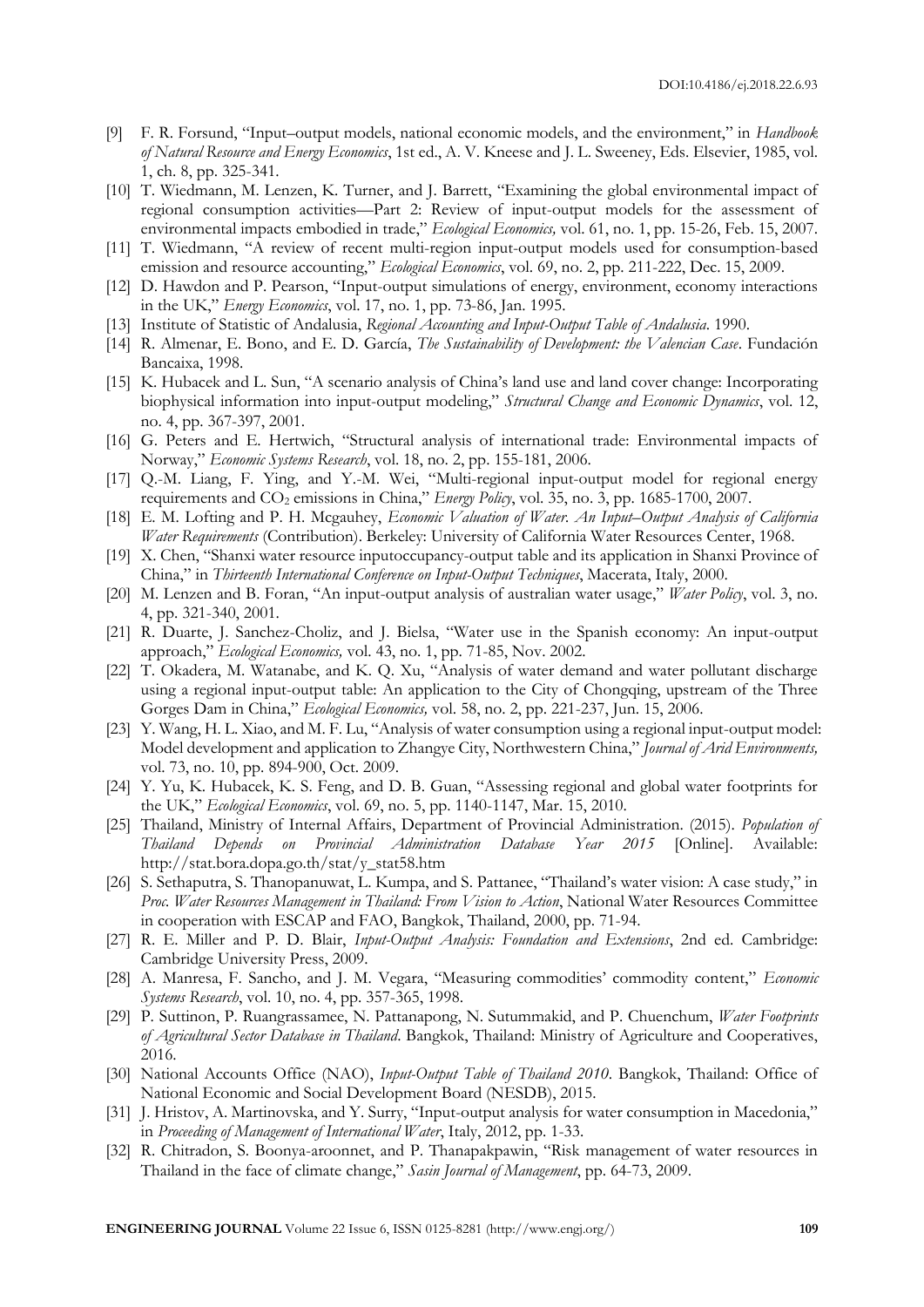## DOI:10.4186/ej.2018.22.6.93

| Sector         | $\overline{1}$ | 2              | $\mathbf{3}$ | $\overline{4}$ | 5        | 6        | $7\phantom{.0}$ | 8              | - 9      | 10             | 11       | 12             | 13               | 14       | 15             | 16             | 17             | 18       | 19             | 20               | 21             | 22             | 23       | 24               | 25             | 26       | Sum      |
|----------------|----------------|----------------|--------------|----------------|----------|----------|-----------------|----------------|----------|----------------|----------|----------------|------------------|----------|----------------|----------------|----------------|----------|----------------|------------------|----------------|----------------|----------|------------------|----------------|----------|----------|
| 1              | 7,419          | 6,529          | 4.2          | 550.2          | 130      | 110,741  | 1,194           | 417            | - 316    | 1,525          | 133      | 21,371         | 281              | -40      | 40             | 2,145          | 1,021          | -236     | 785            | 578              | 8,088          | -966           | 162      | 35               | 2,119          | 1,518    | 168,342  |
| 2              | 0.5            | 24.5           | $0.0\,$      | 0.1            | 0.2      | 325.4    | 0.3             | 0.6            | 0.1      | 0.6            | 0.1      | 0.2            | 0.2              | 0.1      | 0.1            | 1.8            | 13.8           | 0.3      | 1.1            | 3.0              | 53.9           | 1.5            | 0.6      | 0.1              | 4.8            | 2.3      | 436      |
| $\overline{3}$ | $\theta$       | $\overline{0}$ | $\theta$     | $\overline{0}$ | $\theta$ | $\theta$ | $\theta$        | $\overline{0}$ | $\theta$ | $\theta$       | $\theta$ | $\overline{0}$ | $\theta$         | $\theta$ | $\theta$       | $\theta$       | $\overline{0}$ | $\theta$ | $\overline{0}$ | $\theta$         | $\overline{0}$ | $\theta$       | $\theta$ | $\theta$         | $\overline{0}$ | $\theta$ | $\bf{0}$ |
| 4              | 1.0            | 24.0           | 0.1          | 49.3           | 0.5      | 363.6    | 1.0             | 0.5            | 0.3      | 7.4            | 0.2      | 0.5            | 0.4              | 0.2      | 0.2            | 2.7            | 2.0            | 0.7      | 2.8            | 7.0              | 152.6          | 3.5            | 1.4      | 0.2              | 17.7           | 1.8      | 642      |
| -5             | 0.8            | 0.6            | 0.0          | 0.3            | 0.9      | 7.7      | 1.1             | 6.6            | 2.0      | 5.4            | 1.2      | 3.4            | 23.9             | 12.8     | 1.6            | 22.9           | 7.7            | 62.6     | 23.3           | 3.3              | 6.8            | 4.2            | 1.9      | 1.7              | 7.6            | 0.9      | 211      |
| 6              | 12.6           | 40.3           | 0.1          | 3.4            | 1.5      | 771.6    | 567             | 3.7            | 39.4     | 30.6           | 1.3      | 8.1            | 2.2              | 1.0      | 0.7            | 12.5           | 12.5           | 15.3     | 6.4            | 10.6             | 146.6          | 17.3           | 8.1      | 1.1              | 36.4           | 14.8     | 1,765    |
| 7              | 0.0            | $0.0\,$        | $0.0\,$      | 0.0            | 0.0      | 0.1      | 1.5             | 0.0            | 0.0      | 0.0            | $0.0\,$  | 0.0            | 0.0              | 0.0      | 0.0            | 0.1            | 0.0            | 0.0      | 0.1            | 0.2              | 3.8            | 0.5            | 0.1      | 0.0              | 0.2            | 0.5      | 7.2      |
| 8              | 0.2            | 0.0            | $0.0\,$      | 0.1            | 0.1      | 0.4      | 0.1             | 57             | 0.1      | 1.5            | 0.1      | 1.2            | 0.2              | 0.1      | $0.0\,$        | 1.9            | 3.0            | 0.1      | 0.4            | 0.6              | 1.1            | 0.7            | 0.5      | 0.1              | 1.4            | 1.1      | 72       |
| 9              | 0.7            | 0.2            | $0.0\,$      | 0.1            | 1.1      | 2.4      | 1.4             | 2.1            | 34.7     | 2.7            | 0.9      | 0.9            | 1.3              | 0.4      | 0.4            | 7.4            | 3.5            | 1.4      | 1.9            | 1.6              | 1.5            | 3.4            | 8.6      | 0.6              | 21.1           | 1.2      | 102      |
| 10             | 10.6           | 0.6            | 0.0          | 0.3            | 0.7      | 8.0      | 2.2             | 3.4            | 2.1      | 17.1           | 4.1      | 6.9            | 2.5              | 0.8      | 0.7            | 16.1           | 4.1            | 0.9      | 3.1            | 0.9 <sub>z</sub> | 2.4            | 2.4            | 0.5      | 0.1              | 6.2            | 1.0      | 98       |
| 11             | 0.3            | 0.0            | 0.0          | 0.2            | 0.5      | 0.5      | 0.1             | 0.2            | 0.0      | 0.5            | 1.3      | 0.2            | 0.3              | 0.2      | 0.1            | 1.2            | 0.2            | 0.5      | 1.1            | 0.1              | 0.2            | 2.9            | 0.1      | 0.0 <sub>1</sub> | 0.5            | 0.1      | 11.3     |
| 12             | 0.7            | 0.1            | $0.0\,$      | 0.2            | 0.6      | 1.3      | 0.3             | 1.7            | 0.3      | 0.8            | 0.2      | 6.6            | $0.4^{\circ}$    | 0.1      | 0.4            | 20.8           | 5.2            | 0.3      | 5.5            | 1.2              | 0.6            | 3.1            | 0.3      | 0.1              | 2.4            | 1.1      | 54.4     |
| 13             | 0.2            | 0.1            | 0.0          | 0.0            | 0.1      | 0.5      | 0.3             | 0.1            | 0.1      | 0.4            | 0.1      | 0.1            | 4.7              | 0.1      | 0.4            | 5.3            | 1.0            | 0.2      | 34.2           | 0.2              | 0.5            | 0.4            | 0.3      | 0.2              | 0.8            | 0.6      | 51.2     |
| 14             | 0.3            | 0.0            | $0.0\,$      | 0.0            | 0.3      | 0.7      | 0.5             | 0.3            | 0.1      | 0.3            | 0.1      | 0.3            | 0.9 <sub>z</sub> | 22.0     | 9.5            | 43.8           | 9.0            | 0.3      | 7.8            | 0.2              | 0.3            | 1.5            | 0.3      | 0.1              | 1.9            | 1.0      | 101.5    |
| 15             | 0.3            | 0.1            | 0.0          | 0.0            | 0.1      | 1.7      | 2.1             | 0.4            | 0.2      | 0.5            | 0.1      | 0.4            | 0.2              | 0.2      | 0.9            | 10.1           | 0.9            | 0.4      | 4.2            | 0.1              | 0.5            | 0.9            | 0.1      | 0.0              | 1.0            | 0.2      | 25.5     |
| 16             | 1.2            | 0.1            | $0.0\,$      | 0.2            | 0.9      | 1.2      | 0.2             | 0.3            | 0.1      | 0.4            | 0.2      | 0.3            | 0.6              | 0.2      | 0.1            | 32.4           | 0.7            | 0.9      | 4.0            | 0.4              | 0.5            | 7.0            | 0.4      | 0.1              | 1.9            | 0.3      | 54.6     |
| 17             | 0.8            | 0.1            | 0.0          | 0.1            | 0.3      | 0.6      | $0.4^{\circ}$   | 0.5            | 0.2      | 0.7            | 0.2      | 0.3            | 0.4              | 0.1      | 0.9            | 6.1            | 23.0           | 0.2      | 11.9           | 0.8              | 0.5            | 0.9            | 0.4      | 0.1              | 2.9            | 0.4      | 52.5     |
| 18             | 11.6           | 7.1            | 0.2          | 3.0            | 10.8     | 84.9     | 18.0            | 68             | 14.6     | 49.1           | 9.9      | 38.8           | 31.8             | 20.3     | 9.2            | 199.5          | 40.2           | 73.3     | 41.9           | 33.8             | 95.4           | 58.1           | 19.1     | 31.8             | 106.6          | 4.6      | 1,082    |
| 19             | 0.1            | 0.1            | 0.0          | 0.0            | 0.1      | 0.2      | 0.1             | 0.1            | 0.0      | 0.2            | 0.1      | 0.1            | 0.1              | 0.0      | $0.0\,$        | 0.9            | 0.2            | 0.2      | 0.2            | 0.1              | 0.3            | 0.3            | 0.5      | 0.2              | 1.0            | 0.0      | 5.1      |
| 20             | $\overline{0}$ | $\overline{0}$ | $\theta$     | $\overline{0}$ | $\theta$ | $\theta$ | $\theta$        | $\theta$       | $\theta$ | $\overline{0}$ | $\theta$ | $\overline{0}$ | $\overline{0}$   | $\theta$ | $\overline{0}$ | $\overline{0}$ | $\theta$       | $\theta$ | $\overline{0}$ | $\theta$         | $\overline{0}$ | $\overline{0}$ | $\theta$ | $\theta$         | $\overline{0}$ | $\theta$ | $\bf{0}$ |
| 21             | 1.3            | 0.1            | 0.2          | 0.0            | 0.9      | 1.4      | $0.4^{\circ}$   | 0.8            | 0.5      | 1.1            | 0.6      | 0.6            | 0.6              | 0.3      | 0.2            | 5.0            | 2.2            | 1.3      | 2.4            | 4.2              | 1.0            | 5.1            | 2.0      | 0.3              | 7.2            | 0.6      | 40.2     |
| 22             | 1.1            | 0.3            | 0.0          | 0.1            | 2.6      | 3.5      | 1.0             | 1.8            | 0.8      | 2.9            | 0.9      | 2.2            | 2.0              | 0.7      | 0.6            | 13.5           | 3.6            | 1.9      | 13.2           | 3.2              | 2.5            | 21.5           | 4.3      | 0.5              | 9.8            | 1.1      | 95.4     |
| 23             | 0.3            | 0.1            | $0.0\,$      | 0.0            | 0.1      | 0.4      | 0.1             | 0.2            | 0.1      | 0.2            | 0.1      | 0.1            | 0.1              | -0.1     | 0.1            | 0.7            | 0.2            | 0.4      | 0.3            | 0.3              | 0.2            | 0.6            | 0.5      | 0.2              | 0.3            | 0.1      | 5.5      |
| 24             | 0.6            | 0.1            | $0.0\,$      | 0.1            | 0.7      | 1.7      | 0.3             | 0.9            | 0.2      | 1.1            | 0.5      | 0.7            | 0.4              | 0.2      | 0.3            | 4.5            | 1.7            | 1.1      | 1.5            | 2.1              | 2.2            | 4.1            | 6.2      | 0.6              | 5.6            | 0.5      | 37.8     |
| 25             | 1.9            | $0.6^{\circ}$  | 0.0          | 0.5            | 16.9     | 8.3      | 4.8             | 4.6            | 2.8      | 6.8            | 12.3     | 3.3            | 4.4              | 1.1      | 1.1            | 24.2           | 7.9            | 9.7      | 11.0           | 4.1              | 8.8            | 23.7           | 9.5      | 3.6              | 33.7           | 0.9      | 206.7    |
| 26             | 0.2            | 0.1            | 0.0          | 0.1            | 0.2      | 2.0      | 0.5             | 0.9            | 0.4      | 0.8            | 0.2      | 0.2            | 0.8              | 0.1      | 0.1            | 3.0            | 0.7            | 0.7      | 0.7            | 3.2              | 0.5            | 1.4            | 0.4      | 0.1              | 1.7            | 0.2      | 18.9     |
| Sum            | 7,466          | 6,629          | 5.0          | 608.2          | 170.2    | 112,329  | 1,797           | 572            | 415      | 1,656          | 167.6    | 21,447         | 360              | 101.2    | 67.2           | 2,581          | 1,165          | 409.2    | 964.3          | 658.8            | 8,571          | 1,131          | 227.9    | 76.5             | 2,391          | 1,554    |          |

Table 8. Matrix of inter-sectoral water relationships (W, in millions of cubic meters).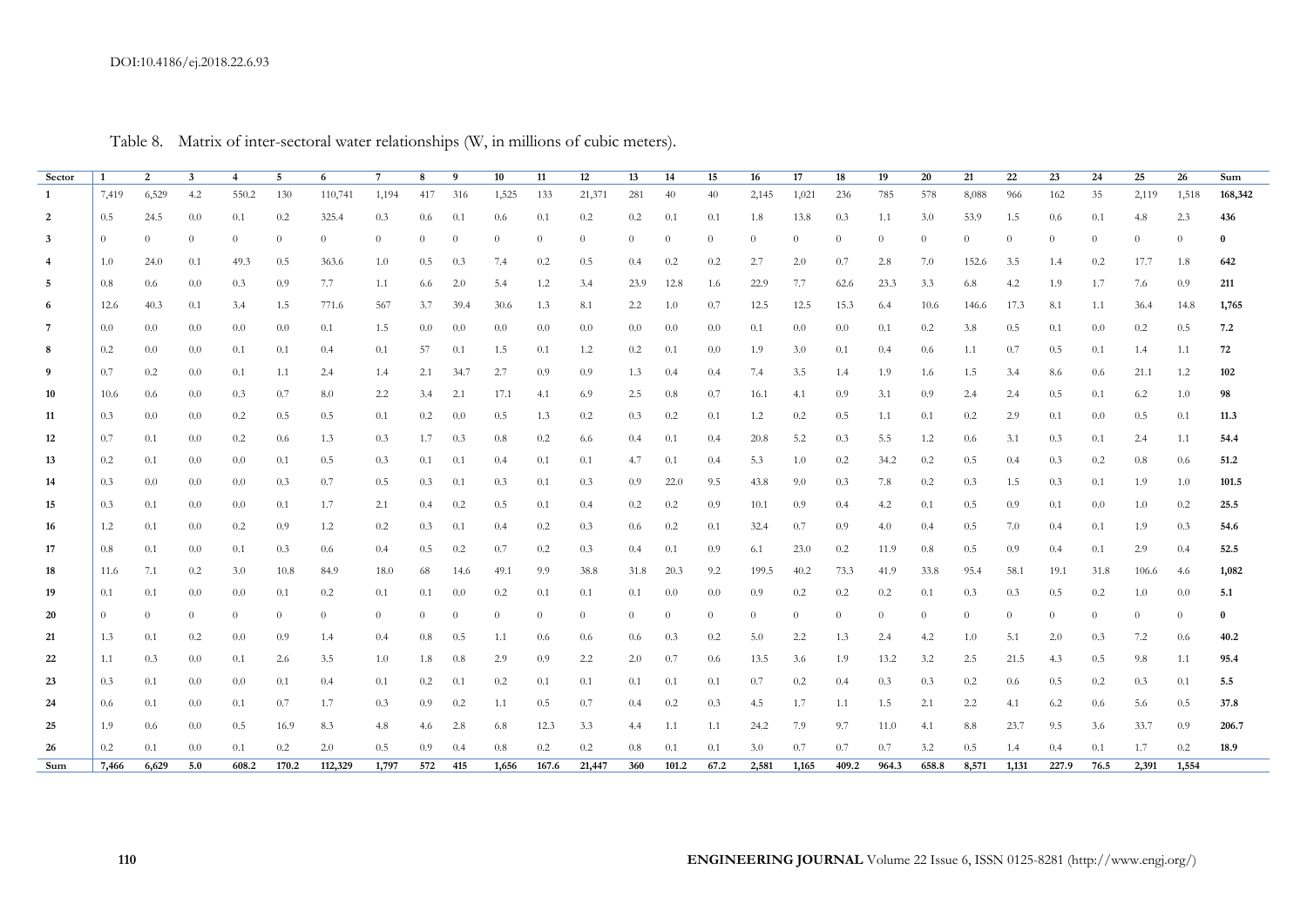| Sector          | $\mathbf{1}$ | $\overline{2}$ | 3                |     | 5       | 6        | 7     | 8                | 9     | 10      | 11   | 12      | 13    | 14               | 15   | 16    | 17    | 18               | 19        | 20               | 21    | 22    | 23   | 24               | 25              | 26      |
|-----------------|--------------|----------------|------------------|-----|---------|----------|-------|------------------|-------|---------|------|---------|-------|------------------|------|-------|-------|------------------|-----------|------------------|-------|-------|------|------------------|-----------------|---------|
| $\mathbf{1}$    | 232.4        | 61.5           | 0.0 <sub>1</sub> | 1.6 | 1,051.7 | 12,319.4 | 320.0 | 984.8            | 120.6 | 1,991.6 | 20.9 | 1137.2  | 124.9 | 2.3              | 22.5 | 554.4 | 625.3 | 2.2              | 5,012.8   | $0.0\,$          | 123.8 | 105.4 | 57.5 | 0.3              | 365.5           | 42.1    |
| $\overline{2}$  | 0.1          | 0.2            | 0.0              | 0.0 | 1.6     | 42.7     | 0.1   | 2.1              | 0.1   | 0.3     | 0.0  | 0.0     | 0.1   | 0.0              | -0.0 | 0.6   | 9.7   | 0.0 <sub>1</sub> | 7.5       | 0.0              | 0.8   | 0.2   | 0.2  | 0.0 <sub>1</sub> | 0.6             | 0.1     |
| $\overline{3}$  | 0.0          | 0.0            | 0.0 <sub>1</sub> | 0.0 | 0.0     | 0.0      | 0.0   | 0.0              | 0.0   | 0.0     | 0.0  | 0.0     | 0.0   | 0.0              | -0.0 | 0.0   | 0.0   | 0.0 <sub>1</sub> | 0.0       | 0.0              | 0.0   | 0.0   | 0.0  | 0.0 <sub>1</sub> | 0.0             | 0.0     |
| $\overline{4}$  | 0.2          | 0.1            | 0.0              | 0.1 | 4.1     | 27.1     | 0.6   | 1.4              | 0.1   | 7.8     | 0.0  | $0.0\,$ | 0.1   | 0.0              | 0.1  | -0.9  | 1.3   | 0.0 <sub>1</sub> | 19.1      | 0.0 <sub>1</sub> | 2.2   | 0.5   | 0.6  | 0.0 <sub>1</sub> | 2.2             | 0.1     |
| 5               | 0.2          | 0.0            | 0.0              | 0.0 | 4.1     | 1.3      | 0.4   | 16.0             | 0.5   | 2.0     | 0.2  | 0.2     | 2.7   | 0.7              | 0.7  | 8.3   | 5.8   | 0.2              | 134.2     | 0.0              | 0.1   | 0.5   | 0.6  | 0.0 <sub>1</sub> | 1.2             | 0.0     |
| 6               | 2.6          | 0.3            | 0.0 <sub>1</sub> | 0.0 | 8.4     | 309.5    | 83.3  | 10.1             | 7.5   | 18.0    | 0.2  | 0.4     | 0.5   | 0.1              | -0.4 | 4.5   | 4.5   | 0.1              | 36.8      | $0.0\,$          | 2.2   | 1.8   | 2.3  | 0.0              | 4.8             | 0.4     |
| $7\phantom{.0}$ | 0.0          | 0.0            | 0.0              | 0.0 | 0.1     | 0.0      | 0.2   | 0.1              | 0.0   | 0.0     | 0.0  | 0.0     | 0.0   | 0.0              | -0.0 | 0.0   | 0.0   | 0.0 <sub>1</sub> | 0.6       | 0.0 <sub>1</sub> | 0.1   | 0.0   | 0.0  | 0.0 <sub>1</sub> | 0.0             | 0.0     |
| 8               | 0.4          | 0.0            | 0.0 <sub>1</sub> | 0.0 | 0.6     | 0.1      | 0.0   | 162.6            | 0.1   | 0.5     | 0.0  | 0.1     | 0.0   | 0.0              | -0.0 | 1.0   | 1.4   | 0.0 <sub>1</sub> | 3.3       | 0.0              | 0.0   | 0.2   | 0.1  | 0.0              | 0.3             | 0.0     |
| 9               | 0.1          | 0.0            | 0.0              | 0.0 | 4.6     | 0.6      | 0.4   | 6.7              | 16.2  | 2.4     | 0.1  | 0.1     | 0.2   | 0.0 <sub>1</sub> | 0.2  | 2.2   | 2.2   | 0.0 <sub>1</sub> | 13.2      | 0.0 <sub>1</sub> | 0.0   | 0.5   | 2.4  | 0.0              | 1.3             | 0.0     |
| 10              | 2.3          | 0.0            | 0.0              | 0.0 | 6.1     | 1.1      | 0.6   | 7.9              | 0.7   | 11.6    | 0.7  | 0.5     | 0.7   | 0.0              | 0.4  | 5.4   | 2.5   | 0.0 <sub>1</sub> | 16.4      | 0.0              | 0.0   | 0.4   | 0.2  | 0.0              | 1.7             | 0.0     |
| 11              | 0.1          | 0.0            | 0.0              | 0.0 | 3.0     | 0.1      | 0.0   | 0.5              | 0.0   | 0.2     | 0.6  | 0.0     | 0.1   | 0.0              | -0.0 | 0.4   | 0.2   | 0.0 <sub>1</sub> | 9.6       | 0.0              | 0.0   | 0.6   | 0.0  | 0.0 <sub>1</sub> | 0.1             | 0.0     |
| 12              | 0.2          | 0.0            | 0.0              | 0.0 | 3.9     | 0.3      | 0.1   | 6.1              | 0.1   | 0.7     | 0.0  | 0.9     | 0.1   | 0.0 <sub>1</sub> | 0.3  | 5.8   | 4.0   | 0.0 <sub>1</sub> | 23.1      | $0.0\,$          | 0.0   | 0.3   | 0.1  |                  | $0.0\qquad 0.3$ | 0.0     |
| 13              | 0.1          | 0.0            | 0.0              | 0.0 | 0.6     | 0.1      | 0.2   | 0.4              | 0.0   | 0.4     | 0.0  | 0.0     | 0.8   | 0.0              | 0.2  | 2.2   | 1.2   | 0.0 <sub>1</sub> | 111.4     | 0.0              | 0.0   | 0.1   | 0.1  | 0.0 <sub>1</sub> | 0.1             | 0.0     |
| 14              | 0.2          | 0.0            | 0.0              | 0.0 | 2.2     | 0.1      | 0.2   | 0.8              | 0.0   | 0.2     | 0.0  | $0.0\,$ | 0.1   | 1.3              | 2.9  | 14.3  | 7.6   | 0.0 <sub>1</sub> | 79.0      | 0.0              | 0.0   | 0.2   | 0.1  | 0.0 <sub>1</sub> | 0.2             | 0.0     |
| 15              | 0.1          | 0.0            | 0.0 <sub>1</sub> | 0.0 | 1.1     | 0.2      | 1.1   | 1.0              | 0.1   | 0.3     | 0.0  | 0.0     | 0.0   | 0.0 <sub>1</sub> | 0.5  | 3.6   | 0.4   | 0.0 <sub>1</sub> | 9.8       | 0.0              | 0.0   | 0.1   | 0.0  | 0.0 <sub>1</sub> | 0.2             | 0.0     |
| 16              | 0.3          | 0.0            | 0.0              | 0.0 | 8.9     | 0.2      | 0.1   | 0.8              | 0.0   | 0.2     | 0.0  | 0.0     | 0.1   | $0.0\,$          | -0.0 | 7.3   | 0.6   | 0.0 <sub>1</sub> | 39.7      | 0.0              | 0.0   | 0.6   | 0.1  | 0.0 <sub>1</sub> | 0.2             | 0.0     |
| 17              | 0.2          | 0.0            | 0.0 <sub>1</sub> | 0.0 | 0.9     | 0.1      | 0.3   | 1.8              | 0.1   | 0.3     | 0.0  | $0.0\,$ | 0.1   | 0.0              | -0.9 | 5.6   | 4.1   | 0.0 <sub>1</sub> | 27.8      | $0.0\,$          | 0.0   | 0.2   | 0.1  | 0.0 <sub>1</sub> | 0.4             | 0.0     |
| 18              | 2.2          | 0.1            | 0.0              | 0.0 | 48.4    | 14.6     | 6.1   | 169.8            | 5.0   | 30.5    | 2.0  | 2.6     | 6.2   | $1.2\,$          | 4.7  | 62.9  | 27.9  | 0.7              | 224.2     | 0.0              | 0.9   | 6.6   | 5.7  | 0.2              | 14.1            | 0.1     |
| 19              | 0.0          | 0.0            | 0.0              | 0.0 | 0.3     | 0.0      | 0.0   | 0.4              | 0.0   | 0.1     | 0.0  | 0.0     | 0.0   | 0.0              | -0.0 | 0.3   | 0.2   | 0.0 <sub>1</sub> | 1.1       | 0.0              | 0.0   | 0.0   | 0.1  | 0.0 <sub>1</sub> | 0.1             | 0.0     |
| 20              | 0.0          | 0.0            | 0.0 <sub>1</sub> | 0.0 | 0.0     | 0.0      | 0.0   | 0.0 <sub>1</sub> | 0.0   | $0.0\,$ | 0.0  | $0.0\,$ | 0.0   | 0.0 <sub>1</sub> | 0.0  | 0.0   | 0.0   | 0.0 <sub>1</sub> | 0.0       | 0.0 <sub>1</sub> | 0.0   | 0.0   | 0.0  | 0.0              | 0.0             | 0.0     |
| 21              | 0.3          | 0.0            | 0.0              | 0.0 | 5.6     | 0.3      | 0.2   | 2.3              | 0.2   | 0.7     | 0.1  | 0.0     | 0.1   | $0.0\,$          | 0.1  | 1.8   | 1.4   | 0.0 <sub>1</sub> | 14.2      | $0.0\,$          | 0.0   | 0.6   | 0.8  | 0.0              | 1.0             | 0.0     |
| 22              | 0.3          | 0.0            | 0.0              | 0.0 | 24.8    | 0.7      | 0.4   | 5.0              | 0.3   | 1.7     | 0.1  | 0.1     | 0.4   | $0.0\,$          | 0.3  | 4.2   | 2.7   | 0.0 <sub>1</sub> | 124.2     | 0.0              | 0.0   | 2.8   | 1.2  | $0.0\,$          | 1.0             | 0.0     |
| 23              | 0.0          | 0.0            | $0.0\,$          | 0.0 | 0.4     | 0.1      | 0.0   | 0.6              | 0.0   | 0.1     | 0.0  | $0.0\,$ | 0.0   | 0.0 <sub>1</sub> | 0.0  | 0.2   | 0.1   | 0.0 <sub>1</sub> | 2.1       | 0.0 <sub>1</sub> | 0.0   | 0.1   | 0.1  | 0.0 <sub>1</sub> | 0.0             | 0.0     |
| 24              | 0.1          | 0.0            | 0.0              | 0.0 | 3.0     | 0.3      | 0.1   | 2.6              | 0.1   | 0.6     | 0.1  | 0.1     | 0.1   | $0.0\,$          | 0.2  | 1.8   | 1.3   | 0.0 <sub>1</sub> | 8.0       | 0.0              | 0.0   | 0.6   | 2.4  | 0.0              | 0.7             | 0.0     |
| 25              | 0.3          | 0.0            | 0.0              | 0.0 | 52.9    | 2.3      | 1.7   | 13.7             | 1.1   | 6.1     | 1.8  | 0.3     | 1.3   | 0.1              | 0.6  | 9.2   | 6.3   | 0.2              | 88.0      | 0.0              | 0.1   | 4.1   | 3.0  | 0.0              | 4.1             | $0.0\,$ |
| 26              | 0.0          | 0.0            | 0.0              | 0.0 | 0.9     | 0.3      | 0.2   | 2.6              | 0.1   | 1.1     | 0.0  | 0.0     | 0.2   | 0.0 <sub>1</sub> | 0.1  | 1.1   | 0.5   |                  | $0.0$ 3.8 | 0.0              | 0.0   | 0.2   | 0.1  | 0.0 <sub>1</sub> | 0.5             | $0.0\,$ |

Table 9. Matrix of water transaction coefficient for the Thailand economy in 2010.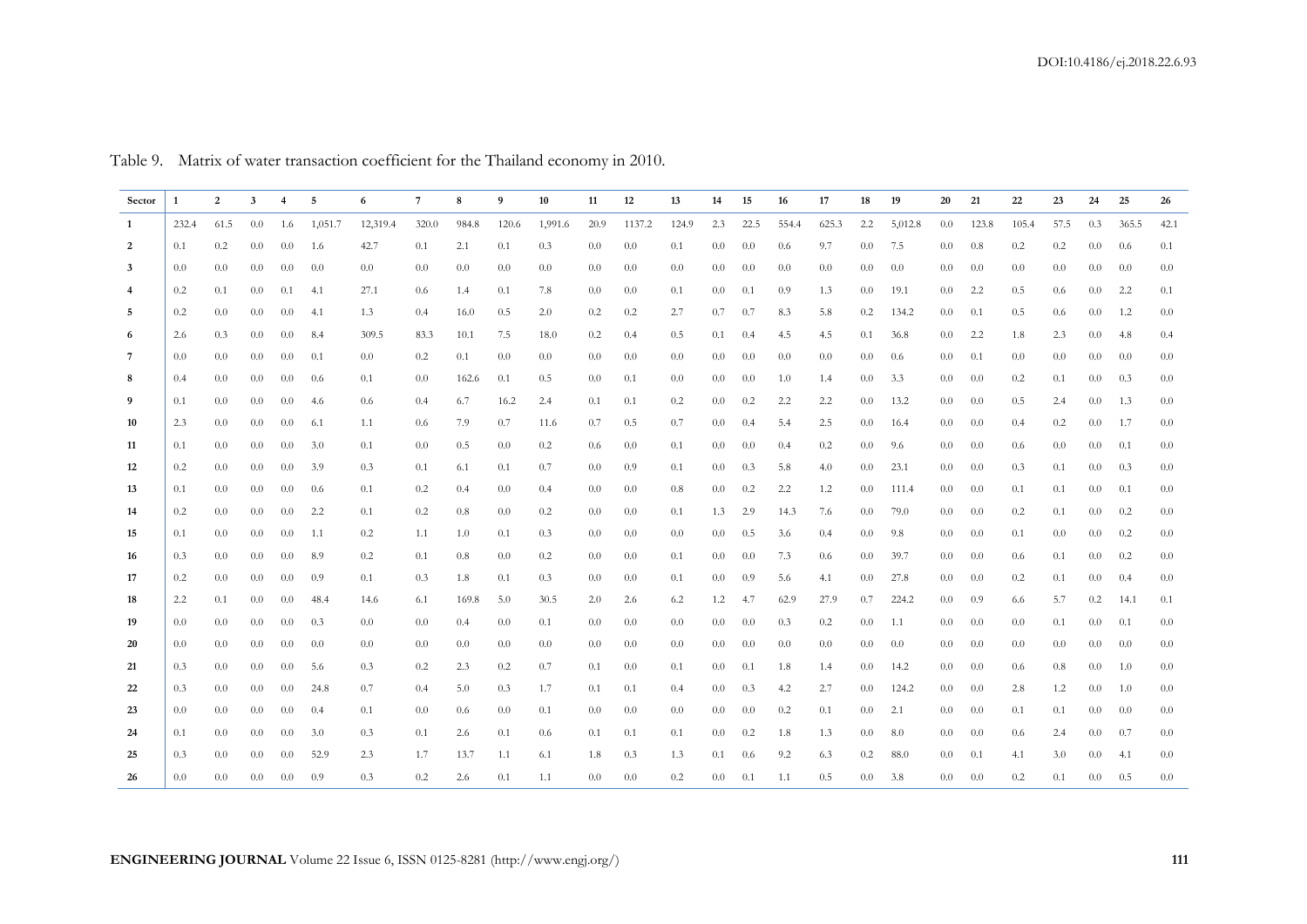|     | 26 x 26 Sectors                |     | 180 x 180 Sectors                   |
|-----|--------------------------------|-----|-------------------------------------|
| 001 | Crops (001-017, 024)           | 001 | Paddy                               |
|     |                                | 002 | Maize                               |
|     |                                | 004 | Cassava                             |
|     |                                | 006 | Beans and Nuts                      |
|     |                                | 007 | Vegetables                          |
|     |                                | 008 | Fruits                              |
|     |                                | 009 | Sugarcane                           |
|     |                                | 016 | Rubber                              |
|     |                                | 003 | Other Cereals                       |
|     |                                | 005 | Other Root Crops                    |
|     |                                | 010 | Coconut                             |
|     |                                | 011 | Oil Palm                            |
|     |                                | 012 | Kenaf and Jute                      |
|     |                                | 013 | Crops for Textile and Matting       |
|     |                                | 014 | Tobacco                             |
|     |                                | 015 | Coffee and Tea                      |
|     |                                | 017 | Other Agricultural Products         |
|     |                                | 024 | <b>Agricultural Services</b>        |
| 002 | Livestock (018-023)            | 018 | Cattle and Buffalo                  |
|     |                                | 019 | Swine                               |
|     |                                | 020 | Other Livestock                     |
|     |                                | 021 | Poultry                             |
|     |                                | 022 | <b>Poultry Products</b>             |
|     |                                | 023 | Silk Worm                           |
| 003 | Forestry (025-027)             | 025 | Logging                             |
|     |                                | 026 | Charcoal and Firewood               |
|     |                                | 027 | Other Forestry Products             |
| 004 | Fishery (028-029)              | 028 | Ocean and Coastal Fishing           |
|     |                                | 029 | Inland Fishing                      |
| 005 | Mining and Quarrying (030-041) | 030 | Coal and Lignite                    |
|     |                                | 031 | Petroleum and Natural Gas           |
|     |                                | 032 | Iron Ore                            |
|     |                                | 033 | Tin Ore                             |
|     |                                | 034 | Tungsten Ore                        |
|     |                                | 035 | Other Non-ferrous Metal Ore         |
|     |                                | 036 | Fluorite                            |
|     |                                | 037 | <b>Chemical Fertilizer Minerals</b> |
|     |                                | 038 | Salt Evaporation                    |
|     |                                | 039 | Limestone                           |
|     |                                | 040 | Stone Quarrying                     |
|     |                                | 041 | Other Mining and Quarrying          |
| 006 | Food Manufacturing (042-061)   | 042 | Slaughtering                        |
|     |                                | 043 | Canning Preserving of Meat          |

Appendix 1. The Convertor of Input-Output Table Classification in Thailand.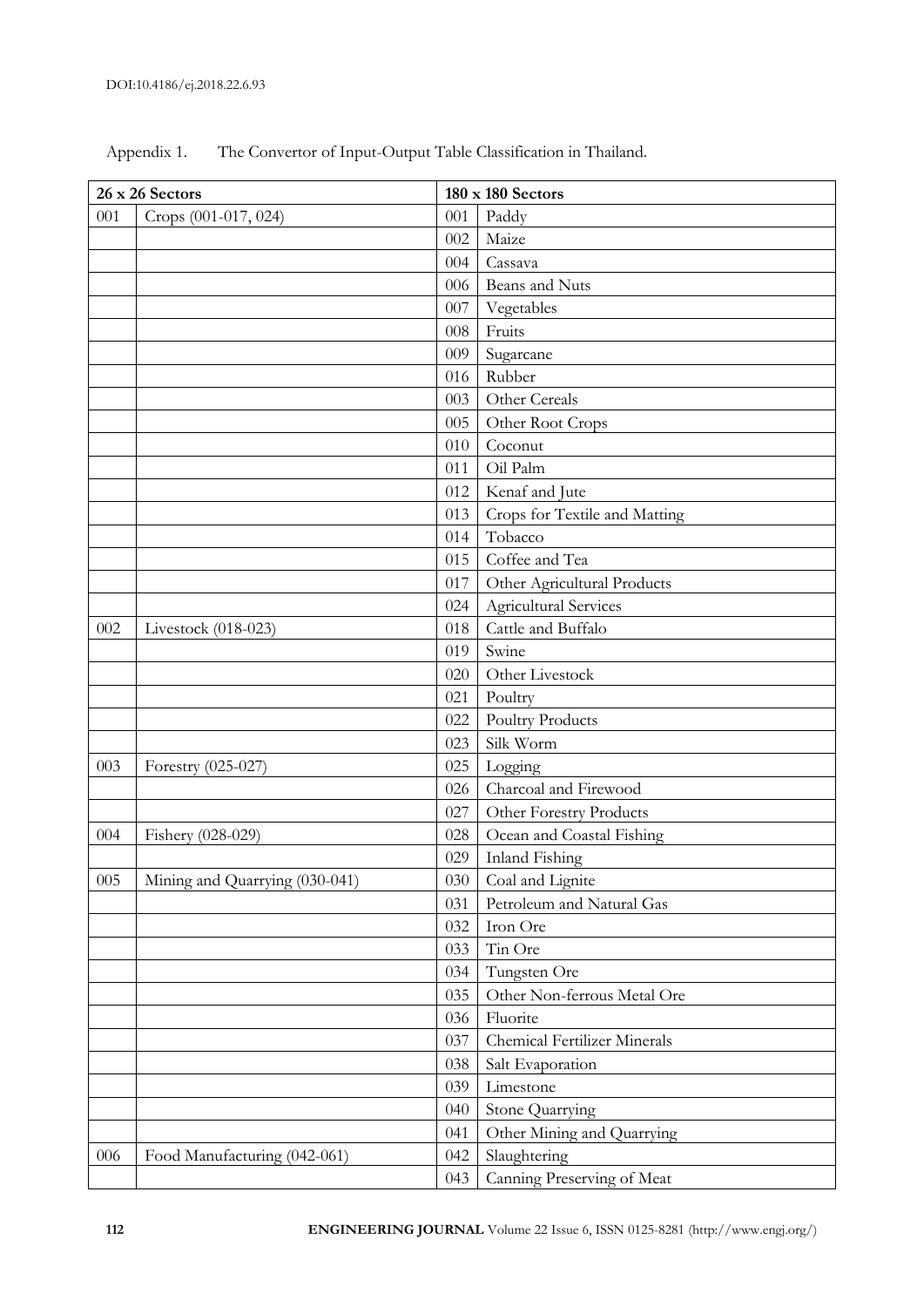|     | 26 x 26 Sectors                          |     | 180 x 180 Sectors                 |
|-----|------------------------------------------|-----|-----------------------------------|
|     |                                          | 044 | Dairy Products                    |
|     |                                          | 045 | Canning of Fruits and Vegetables  |
|     |                                          | 046 | Canning Preserving of Fish        |
|     |                                          | 047 | Coconut and Palm Oil              |
|     |                                          | 048 | Other Vegetable Animal Oils       |
|     |                                          | 049 | <b>Rice Milling</b>               |
|     |                                          | 050 | Tapioca Milling                   |
|     |                                          | 051 | Drying and Grinding of Maize      |
|     |                                          | 052 | Flour and Other Grain Milling     |
|     |                                          | 055 | Sugar                             |
|     |                                          | 053 | <b>Bakery Products</b>            |
|     |                                          | 054 | Noodles and Similar Products      |
|     |                                          | 056 | Confectionery                     |
|     |                                          | 057 | Ice                               |
|     |                                          | 058 | Monosodium Glutamate              |
|     |                                          | 059 | Coffee and Tea Processing         |
|     |                                          | 060 | Other Food Products               |
|     |                                          | 061 | Animal Feed                       |
| 007 | Beverages and Tobacco Products (062-066) | 062 | Distilling Blending Spirits       |
|     |                                          | 063 | <b>Breweries</b>                  |
|     |                                          | 064 | Soft Drinks                       |
|     |                                          | 065 | Tobacco Processing                |
|     |                                          | 066 | Tobacco Products                  |
| 008 | Textile Industry (067-074)               | 067 | Spinning                          |
|     |                                          | 068 | Weaving                           |
|     |                                          | 069 | Textile Bleaching and Finishing   |
|     |                                          | 070 | Made-up Textile Goods             |
|     |                                          | 071 | Knitting                          |
|     |                                          | 072 | Wearing Apparels Except Footware  |
|     |                                          | 073 | Carpets and Rugs                  |
|     |                                          | 074 | Cordage Rope and Twine Products   |
| 009 | Paper Products and Printing (081-083)    | 081 | Pulp Paper and Paperboard         |
|     |                                          | 082 | Paper Products                    |
|     |                                          | 083 | Printing and Publishing           |
| 010 | Chemical Industries (084-092)            | 084 | <b>Basic Industrial Chemicals</b> |
|     |                                          | 086 | Synthetic Resins and Plastics     |
|     |                                          | 085 | Fertilizer and Pesticides         |
|     |                                          | 087 | Paints Varnishes and Lacquers     |
|     |                                          | 088 | Drugs and Medicines               |
|     |                                          | 089 | Soap and Cleaning Preparations    |
|     |                                          | 090 | Cosmetics                         |
|     |                                          | 091 | Matches                           |
|     |                                          | 092 | Other Chemical Products           |
| 011 | Petroleum Refineries (093-094)           | 093 | Petroleum Refineries              |
|     |                                          | 094 | Other Petroleum Products          |
| 012 | Rubber and Plastic Products (095-098)    | 095 | Rubber Sheets and Block Rubber    |

**ENGINEERING JOURNAL** Volume 22 Issue 6, ISSN 0125-8281 (http://www.engj.org/) **113**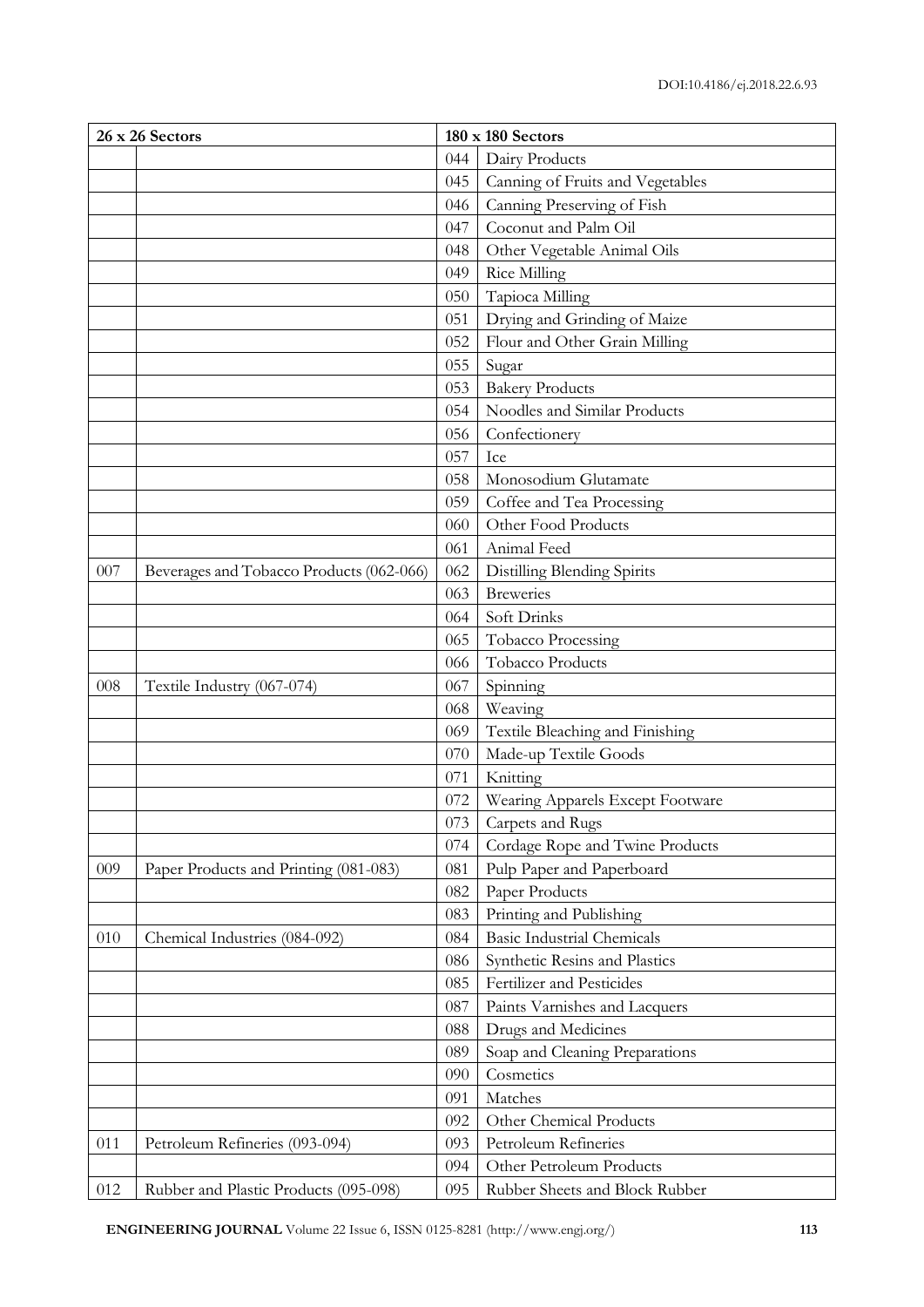|     | 26 x 26 Sectors                        |     | 180 x 180 Sectors                       |
|-----|----------------------------------------|-----|-----------------------------------------|
|     |                                        | 096 | Tyres and Tubes                         |
|     |                                        | 097 | Other Rubber Products                   |
|     |                                        | 098 | Plastic Wares                           |
| 013 | Non-metallic Products (099-104)        | 102 | Cement                                  |
|     |                                        | 103 | Concrete and Cement Products            |
|     |                                        | 099 | Ceramic and Earthen Wares               |
|     |                                        | 100 | Glass and Glass Products                |
|     |                                        | 101 | <b>Structural Clay Products</b>         |
|     |                                        | 104 | Other Non-metallic Products             |
| 014 | Basic Metal (105-107)                  | 105 | Iron and Steel                          |
|     |                                        | 106 | Secondary Steel Products                |
|     |                                        | 107 | Non-ferrous Metal                       |
| 015 | Fabricated Metal Products (108-111)    | 108 | Cutlery and Hand Tools                  |
|     |                                        | 109 | Furniture and Fixtures Metal            |
|     |                                        | 110 | <b>Structural Metal Products</b>        |
|     |                                        | 111 | Other Fabricated Metal Products         |
| 016 | Machinery (112-128)                    | 112 | Engines and Turbines                    |
|     |                                        | 113 | Agricultural Machinery                  |
|     |                                        | 114 | Wood and Metal Working Machinery        |
|     |                                        | 115 | Special Industrial Machinery            |
|     |                                        | 116 | Office and Household Machinery          |
|     |                                        | 117 | <b>Electrical Industrial Machinery</b>  |
|     |                                        | 118 | Radio and Television                    |
|     |                                        | 119 | Household Electrical Appliances         |
|     |                                        | 120 | Insulated Wire and Cable                |
|     |                                        | 121 | Electric Accumulator & Battery          |
|     |                                        | 122 | Other Electrical Apparatuses & Supplies |
|     |                                        | 125 | Motor Vehicle                           |
|     |                                        | 126 | Motorcycle, Bicycle & Other Carriages   |
|     |                                        | 127 | Repairing of Motor Vehicle              |
|     |                                        | 123 | Ship Building                           |
|     |                                        | 124 | Railway Equipment                       |
|     |                                        | 128 | Aircraft                                |
| 017 | Other Manufacturing (075-080, 129-134) | 075 | Tanneries Leather Finishing             |
|     |                                        | 076 | Leather Products                        |
|     |                                        | 077 | Footwear Except Rubber                  |
|     |                                        | 078 | Saws Mills                              |
|     |                                        | 079 | Wood and Cork Products                  |
|     |                                        | 080 | Furniture and Fixtures Wood             |
|     |                                        | 129 | Scientific Equipments                   |
|     |                                        | 130 | Photographic & Optical Goods            |
|     |                                        | 131 | Watches and Clocks                      |
|     |                                        | 132 | Jewelry & Related Articles              |
|     |                                        | 133 | Recreational and Athletic Equipment     |
|     |                                        | 134 | Other Manufacturing Goods               |
| 018 | Electricity and Water Works (135-137)  | 135 | Electricity                             |